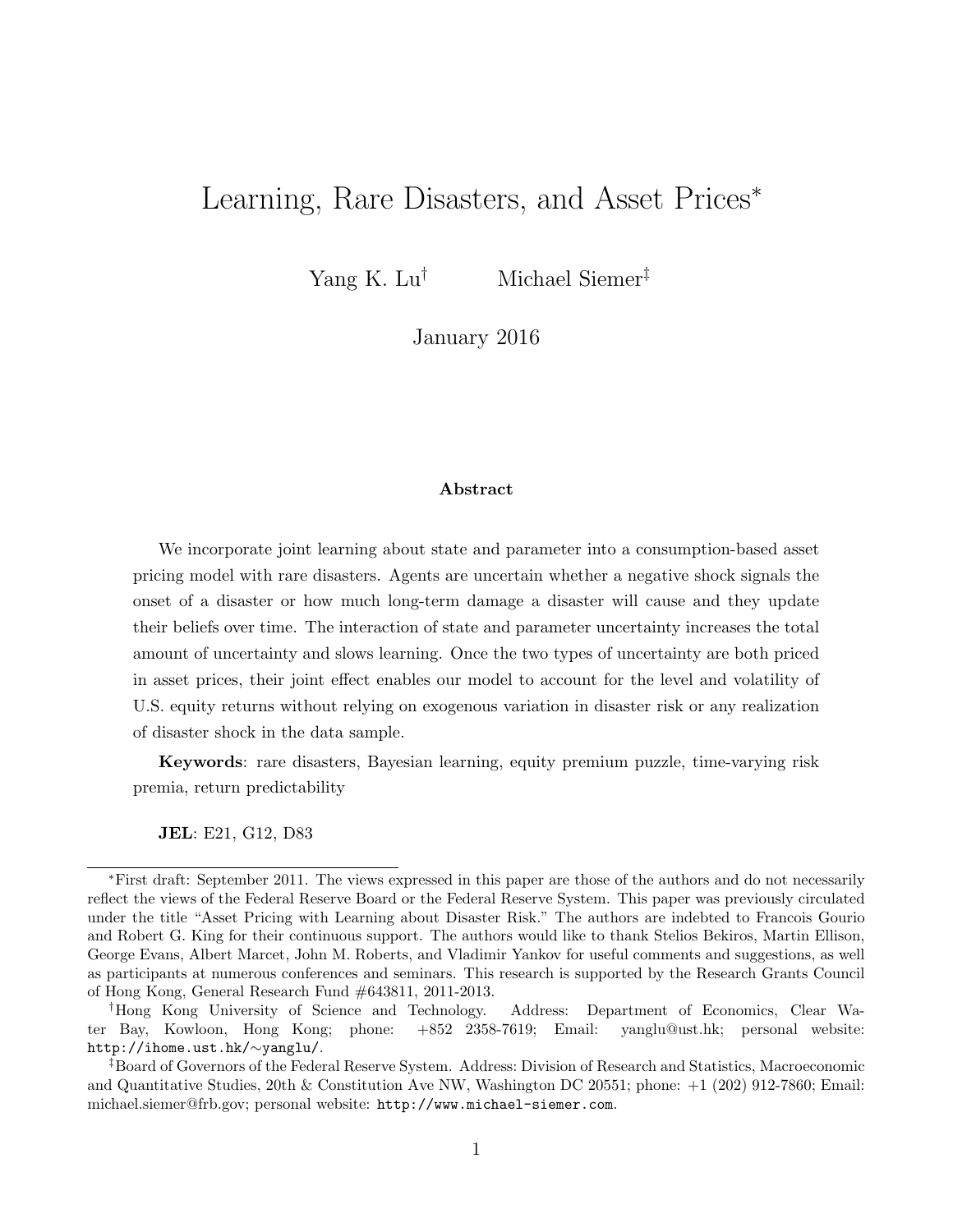# 1 Introduction

The importance of economic uncertainty for the macroeconomy and asset pricing is well documented in the macrofinance literature.<sup>1</sup> Researchers have found many ways to measure uncertainty, yet little is known about what generates it. In this paper, we argue that when rare disasters are present in an economy, learning about the disaster risk is a fruitful source for time-varying economic uncertainty and accounts for a large fraction of volatility of equity prices if the uncertainty is priced properly.

Following the influential work by Rietz (1988) and Barro (2006), we define a rare disaster as an infrequent, large shock with a long-lasting negative effect on aggregate consumption. Examples of rare disasters include the Great Depression and World War II. Although rare disasters seldom occur, people often fear that the economy might be heading toward a disaster, which would create a great amount of uncertainty ahead.<sup>2</sup> A cross-country study by Nakamura et al.  $(2013)$  shows that the estimated probability that an economy is experiencing a disaster varies greatly over time. The same study also finds large standard deviations of the short- and long-run effects of disasters. A recent paper by Chen et al. (2015) argues that it is particularly difficult to estimate the probability of disasters and the average disaster size from data.

In light of these findings, we assume that the occurrence of a disaster is a hidden state and that a disaster unfolds over multiple periods during which consumption declines persistently.<sup>3</sup> We also assume that the parameter governing the long-term damage of rare disasters is unknown to agents. Yet, real-time consumption data are observable and are used by agents to update their beliefs regarding two aspects of rare disasters: (1) whether a decline in consumption is caused by

<sup>&</sup>lt;sup>1</sup>See Bloom (2009); Gourio (2012); Drechsler and Yaron (2011), Fernández-Villaverde et al. (2011); Bloom et al. (2012); Schaal (2012); and Gourio et al. (2013), among others.

<sup>2</sup>For instance, during the financial crisis of 2007 to 2009, many commentators — including Nobel Prize-winning macroeconomists — warned that the U.S. economy could fall into another Great Depression. In response stock prices plummeted and volatility went through the roof. The nuclear accident in Japan in early 2011 provides another example. Within two days of the news breaking out, the Japanese stock market tumbled 22% as the country and, indeed, the world wondered whether the nuclear meltdown could be contained.

<sup>3</sup>This assumption is motivated by the empirical evidence in Nakamura et al. (2013). Many papers on rare disasters assume that the entire damage of a disaster occurs in a single period (Rietz (1988); Barro (2006); Farhi and Gabaix (2008); Guo (2009); Gabaix (2012); Wachter (2013)), but such an assumption has been criticized by many others as unrealistic (see, for example, Constantinides (2008)and Julliard and Ghosh (2012)).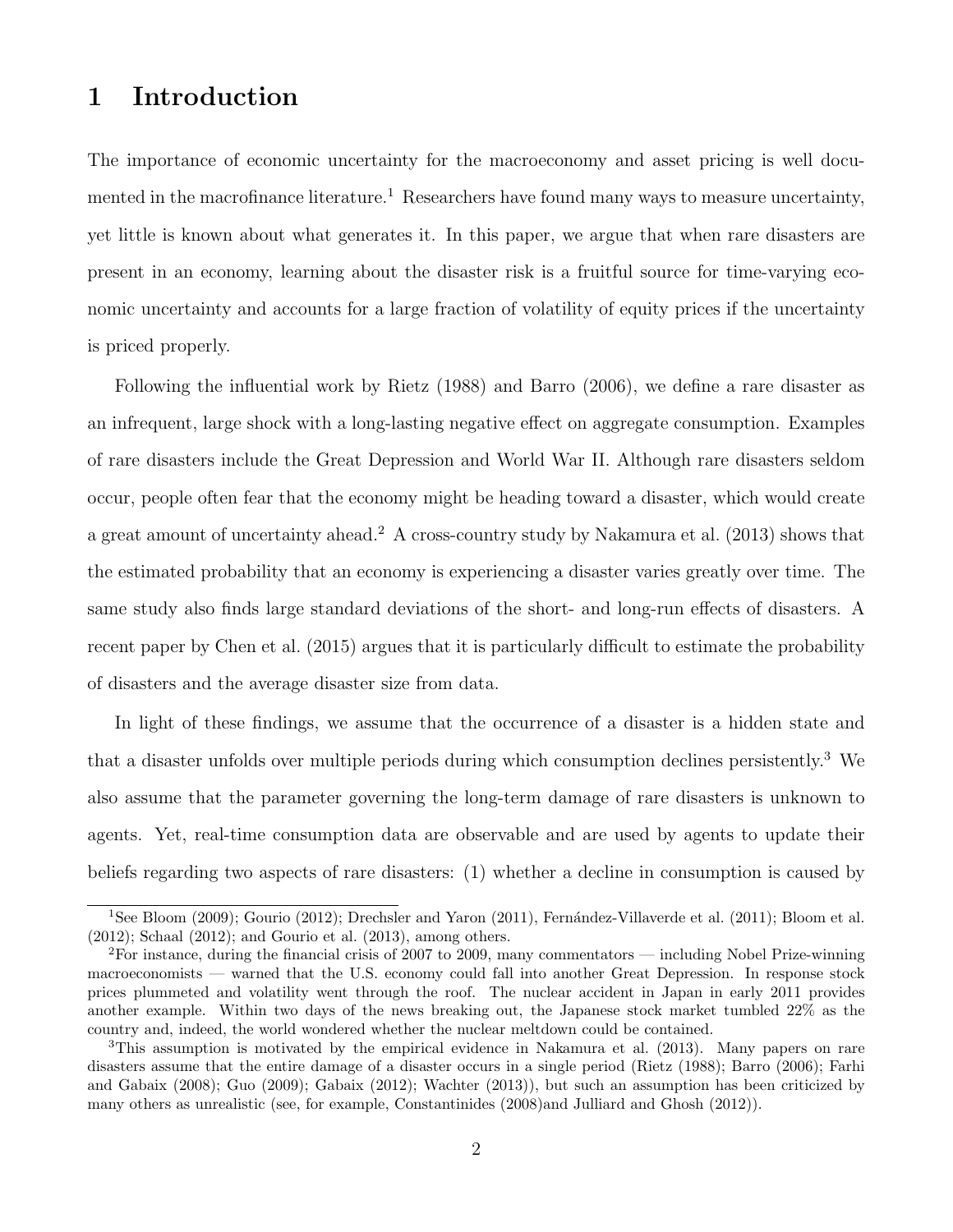a rare disaster or by a transitory shock, and (2) the long-term damage of this potential disaster to aggregate consumption.<sup>4</sup>

The interaction between state and parameter uncertainty gives rise to greater time variations in agents' perceived disaster risk than would exist with the two types of uncertainty separately. As the occurrence of a disaster is not directly observable and the effects of a disaster take time to unfold, the decline in consumption due to a transitory shock could be mistaken as a sign for the onset of a rare disaster. It turns out to be more difficult for agents to distinguish a transitory shock from a persistent disaster shock if the damage of a disaster is uncertain. Thus in our model, agents' beliefs about the occurrence of a disaster are more responsive to transitory shocks than in a model without parameter uncertainty. Moreover, agents facing parameter uncertainty use consumption data to update their beliefs about the long-term damage of a disaster, which leads to additional time variations in the perceived disaster risk in future consumption. As a result, joint learning about the hidden disaster state and the long-term damage of a disaster makes these learning effects more prominent in driving time variations in agents' beliefs.

To have asset prices fully reflect the time-varying perceived risk generated by joint learning, we develop a pricing approach that takes into account both state and parameter uncertainty evolving over time due to belief updating. In other words, asset prices are computed with agents' beliefs about both the state and the disaster parameter (a distribution) as state variables. We show that when agents have Epstein-Zin preferences (Epstein and Zin (1989)), our model is able to account for a large fraction of volatility of equity returns observed in data even in the absence of disaster realizations.

To highlight this feature of our model, we compute risk-free rates and equity returns using consumption data simulated from the consumption process estimated by Nakamura et al. (2013) but with all disaster shocks set to zero.<sup>5</sup> Our model yields an equity premium that matches the

<sup>4</sup>Evidence for time-varying beliefs on macroeconomic quantities is readily available, for example, in the Survey of Professional Forecasters (SPF). Even among professional forecasters, there is a significant time-varying dispersion in (consumption growth) forecasts.

<sup>&</sup>lt;sup>5</sup>In this paper, we focus on understanding the learning framework and the pricing problem. There is ample research showing that learning matters for asset price movements (e.g., Johannes et al. (forthcoming)). We do not aspire to convince the readers that we have "the" learning model that explains U.S. equity prices but to show how the interaction of state and parameter uncertainty helps a consumption-based asset pricing model in matching the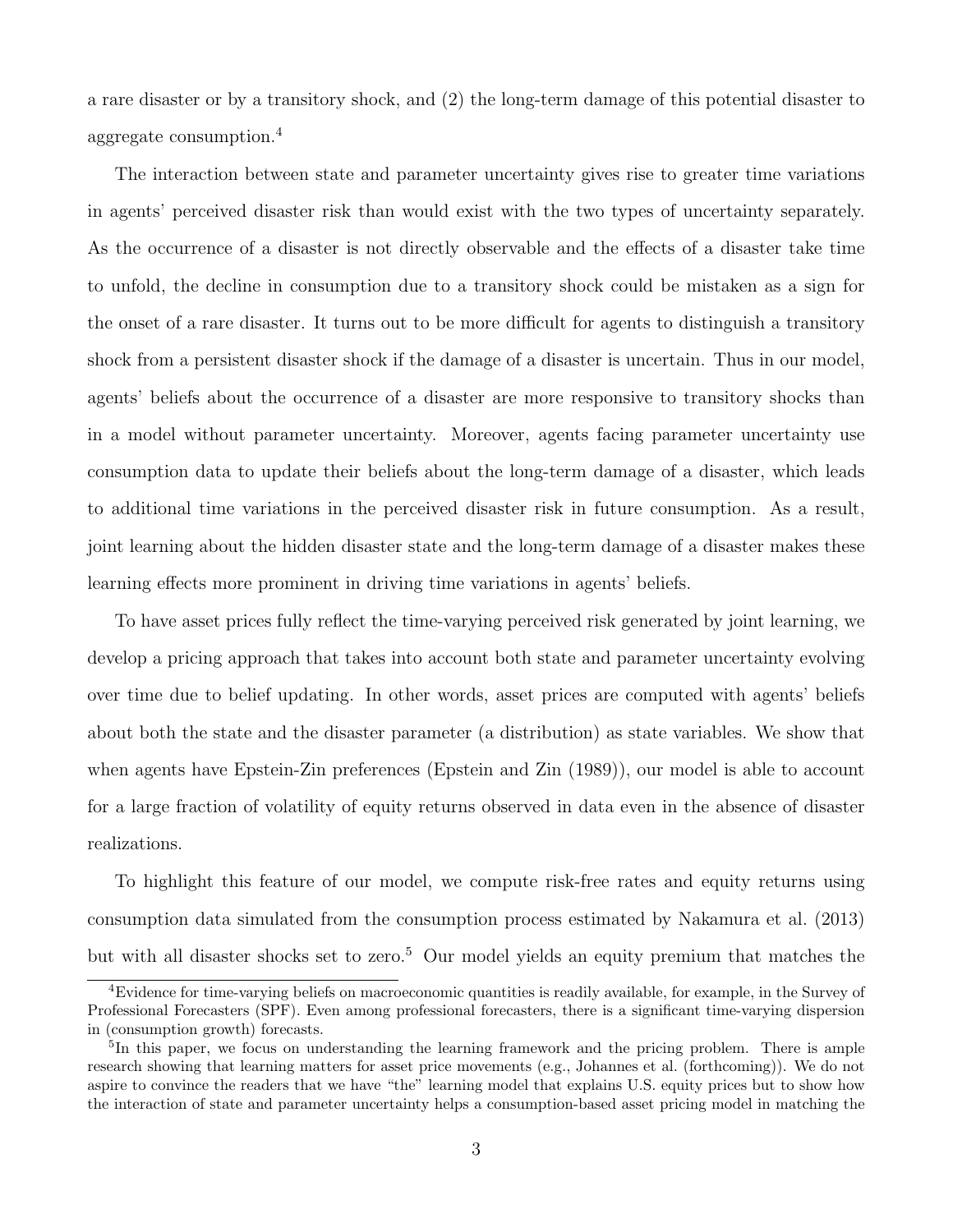observed one using U.S. return data from 1948 to 2008, a period during which the U.S. economy was *disaster-free*. More importantly, the volatility of model-implied equity returns is 17.13%, accounting for 92.5% of the observed volatility. Beyond matching the level and volatility of equity returns, our model also matches the volatility of risk-free rates in the data, whereas many other models on asset pricing tend to understate the variation in these rates.<sup>6</sup> Furthermore, following the common practice in the asset pricing literature, we test our model's performance in the predictive regression of future excess equity returns on the dividend price ratio. The results are largely consistent with the data.

To illustrate how joint learning about state and parameter uncertainty – coupled with the pricing approach consistent with joint learning – improves the model's performance in matching asset price moments, we compare our benchmark model to alternative models with one type of uncertainty absent either in learning or in pricing. When the simulated consumption process is free of disaster shocks, if the state is known, the parameter uncertainty about future disasters merely increases the level of equity return rather than its volatility. If the state is hidden but the damage of a disaster is known, learning about the true state happens too fast so that the priced state uncertainty alone accounts for only one-fifth of the return volatility in the benchmark model. If we allow joint learning but shut down time variations in parameter uncertainty when pricing assets – letting agents take their current beliefs about parameter as lasting forever – we find that the resulting equity returns are almost twice as volatile as those computed in the benchmark model, in which the pricing approach takes into account future updates of agents' belief about the parameter.

This paper is closely related to a fast-growing literature that introduces learning into a rare disaster model with the aim of endogenizing the time-varying disaster risk. Such a risk has proven crucial in explaining a wide array of asset pricing phenomena.<sup>7</sup> Most papers in that literature focus on one type of uncertainty and show that learning could be very helpful in fitting the persistence and volatility of asset returns.<sup>8</sup> For example, Koulovatianos and Wieland  $(2011)$  study learning

observed return moments.

<sup>6</sup>See, for example, Bansal and Yaron (2004); Benzoni et al. (2011); Ju and Miao (2012); Beeler and Campbell (2012); and Johannes et al. (forthcoming).

<sup>7</sup>Examples include Wachter (2013); Gabaix (2012); Gourio (2012) and Gourio et al. (2013).

<sup>&</sup>lt;sup>8</sup>In fact, most papers in a broader literature on learning and asset pricing have only one type of uncertainty. Ex-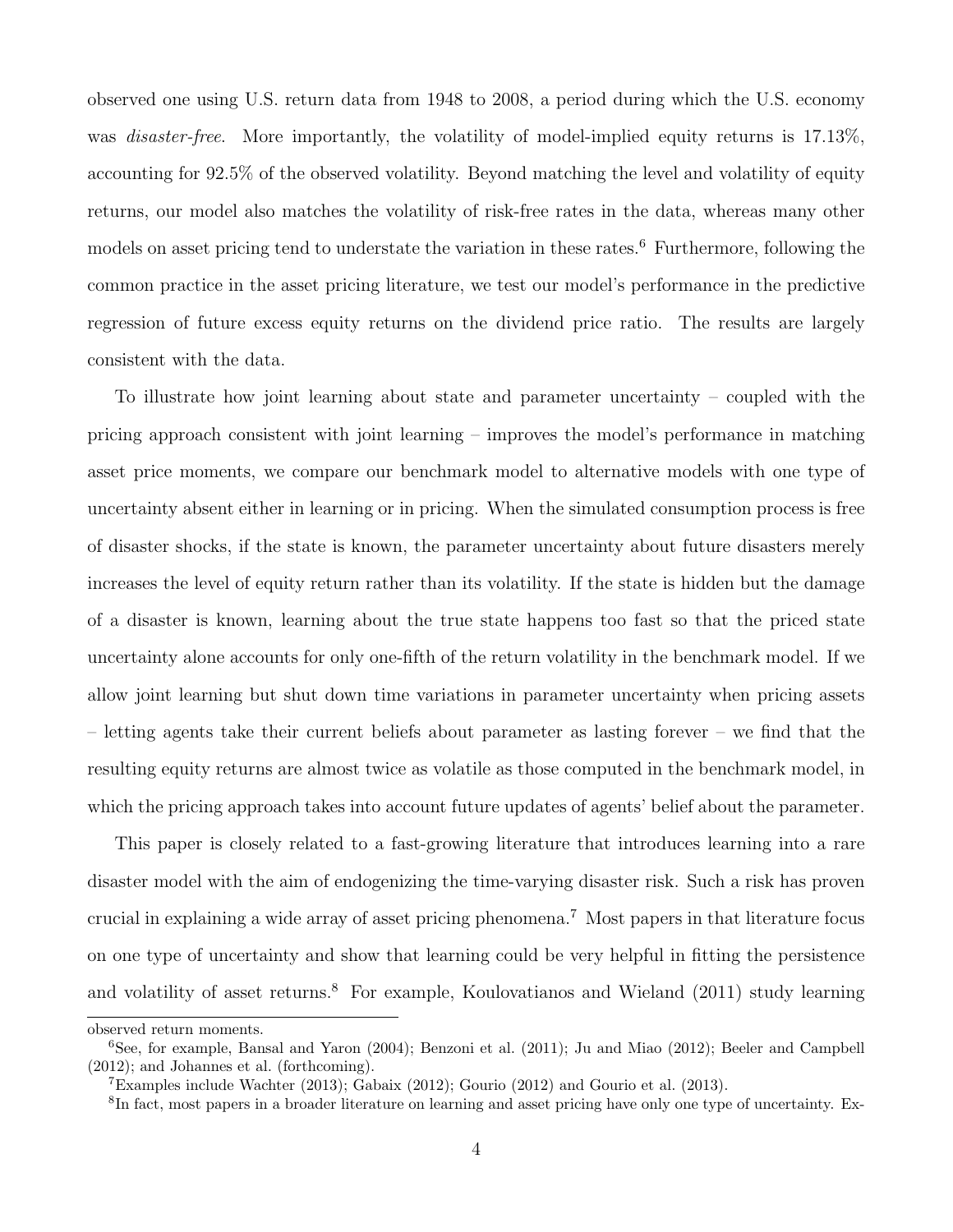about the frequency of rare disasters. Gillman et al. (2014) assume that agents learn about the persistence of rare disasters. Johannes et al. (forthcoming) find that learning about the transition probabilities between normal and disaster states has more asset price impact compared to learning about the means and variances of shocks. Our paper complements the literature by arguing that the joint effect of state and parameter uncertainty in both learning and pricing can explain why equity returns in the United States were so volatile even when the economy was free of any disaster during the period from 1948 to 2008.

We are not the first to consider learning problems about multiple sources of uncertainty. Two pioneer learning papers, Lewis (1989) and Timmermann (2001), feature hidden structural breaks and parameter uncertainty. Fulop et al. (2014) and Johannes et al. (forthcoming) have three types of uncertainty in agents' learning. Bianchi (2013) and Orlik and Veldkamp (2014) study learning about hidden state in the presence of parameter uncertainty. Although all these papers find important interactions of different types of uncertainty for belief updating and therefore potentially for asset prices, it is computationally prohibitive to price more than one type of uncertainty. An extra assumption has to be imposed to make the pricing problem feasible.<sup>9</sup> Timmermann  $(2001)$ assumes that agents know the time when the fundamental process may have changed. Bianchi (2013), Fulop et al. (2014), and Johannes et al. (forthcoming) adopt anticipated utility pricing (following Kreps (1998) and Cogley and Sargent (2008)), which ignores parameter uncertainty by using mean parameter beliefs as the true value in pricing assets.<sup>10</sup>

We contribute to this literature methodologically by providing a feasible pricing approach that takes into account both state uncertainty and parameter uncertainty. More specifically, we let agents perform a likelihood-ratio test each period to detect the most recent change in state. This test is designed in the spirit of the Shiryaev-Roberts (SR) procedure that has been widely used

amples of models with only parameter uncertainty include Timmermann (1996); Weitzman (2007); Collin-Dufresne et al. (forthcoming); and Jagannathan and Liu (2015). Examples of models with only state uncertainty include Veronesi (1999); Veronesi (2004); Brandt et al. (2004); Chen and Pakos (2007); and Ghosh and Constantinides (2010).

<sup>9</sup>Lewis (1989) and Orlik and Veldkamp (2014) do not explore the asset pricing implications of their learning models.

 $10$ In one section of Johannes et al. (forthcoming), they study the pricing problem with parameter uncertainty but observed states.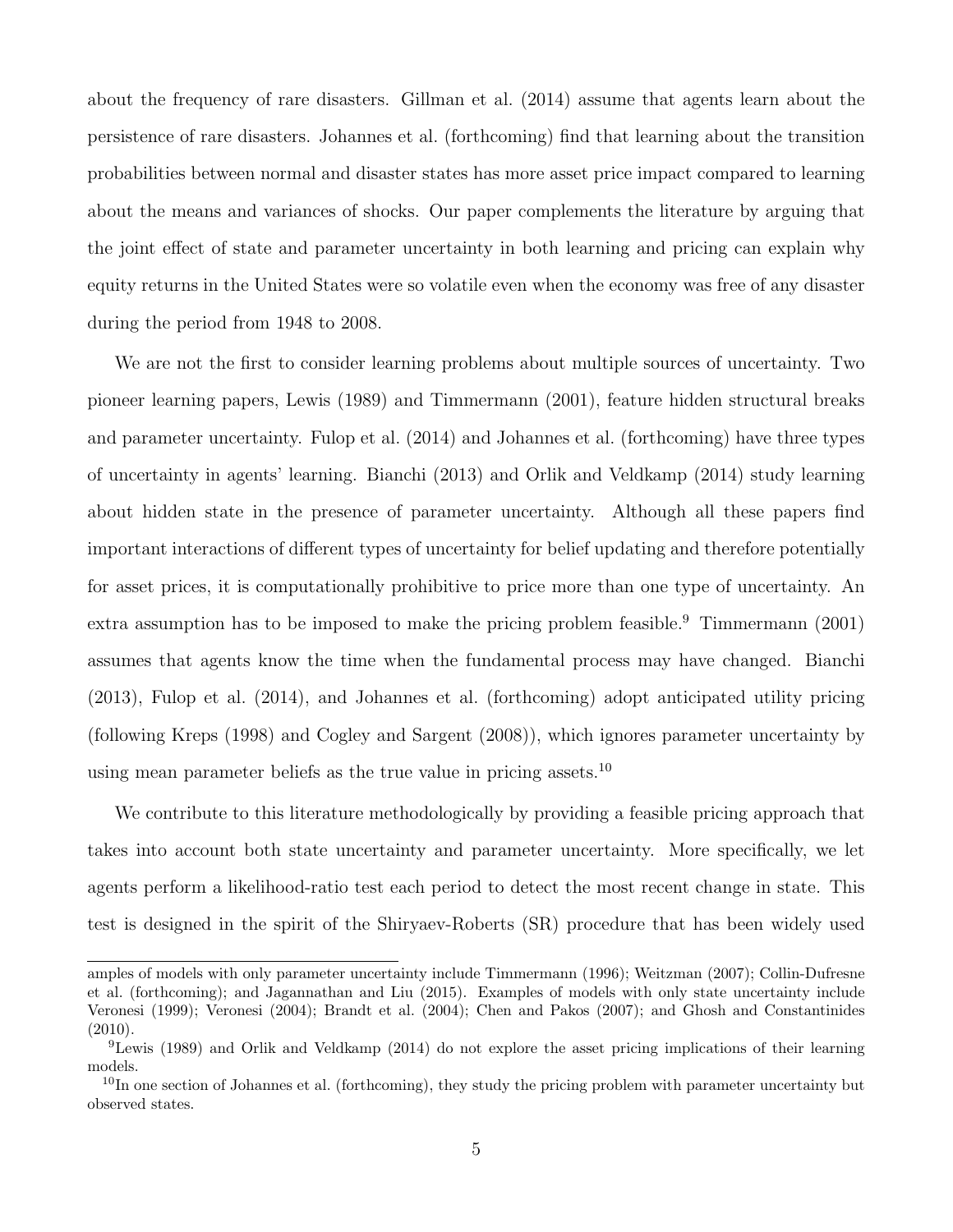for change-point detection problems in statistics literature, with the advantage that it is the most powerful test (i.e., it minimizes the probability of mistaking a recession for a disaster when the disaster does not occur) conditional on the size of the test (i.e., controlling for the probability of agents ignoring the possibility of a disaster while there is a disaster). This test helps to reduce an infinite-dimensional pricing problem to a feasible one with both beliefs about the hidden state and beliefs about the parameter as state variables. We show that in the context of our model, anticipated utility pricing yields equity returns that are almost twice as volatile as those implied by our pricing approach, which incorporates interaction of state and parameter uncertainty.<sup>11</sup>

# 2 The model

This section presents our benchmark asset pricing model with joint learning about state and parameter. After introducing the consumption process, we explain how agents update their beliefs and how they price assets.

## 2.1 Consumption process and information

We adopt the following process for consumption growth in which disasters affect long-run consumption:

$$
c_t \equiv \Delta \log C_t = \mu + I_t \theta_\tau + \eta_t. \tag{2.1}
$$

In this expression,  $c_t$  denotes the consumption growth at time t,  $C_t$  is the aggregate consumption at time t, and  $\Delta$  denotes a first difference.  $\eta_t$  is an i.i.d. shock to consumption growth, which is normally distributed with mean zero and variance  $\sigma_{\eta}^2$ . The mean growth rate of consumption is  $\mu$ in the normal state, denoted by  $I_t = 0$ , and is  $\mu + \theta_\tau$  in the disaster state, denoted by  $I_t = 1$ . The

<sup>&</sup>lt;sup>11</sup>In models with only parameter uncertainty, Cogley and Sargent (2008) find that, in the context of constant relative risk aversion (CRRA) preferences with low risk aversion, anticipated utility pricing provides a good approximation to a full Bayesian solution, whereas Collin-Dufresne et al. (forthcoming) shows that under recursive preferences (Epstein and Zin (1989)), whether the parameter uncertainty is priced makes a significant difference in asset returns.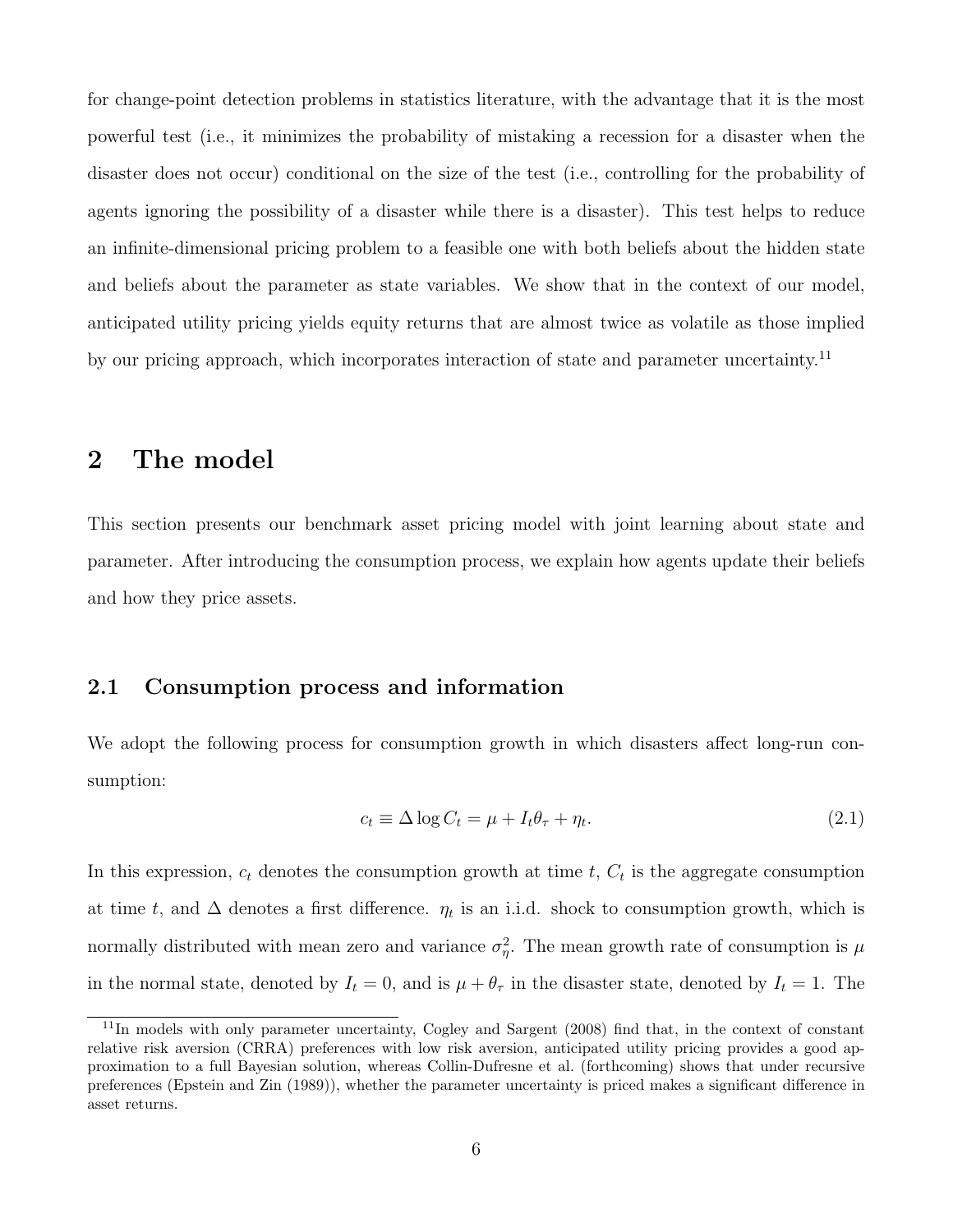disaster indicator  $I_t$  follows a two-state Markov chain with transition matrix  $Q$  defined as

$$
Q_{ij} = Pr(I_t = j | I_{t-1} = i)
$$
 where  $\sum_{j=0,1} Q_{ij} = 1, Q_{ii} > \frac{1}{2}, i = 0, 1.$ 

Because of the persistence built into the transition matrix, a disaster generally lasts for several periods, we call the consecutive periods with  $I_t = 1$  a "disaster episode."  $\theta_\tau$  is the shift of mean growth rate when a disaster occurs. Notice that  $\theta_{\tau}$  has the subscript  $\tau$  rather than t because we assume that  $\theta_{\tau}$  stays constant throughout a particular disaster episode (denoted by  $\tau$ ) and it is drawn randomly at the beginning of each disaster episode from a normal distribution  $F(\theta)$  with mean  $\mu_{\theta}$  and variance  $\sigma_{\theta}^2$ . Thus,  $\theta_{\tau}$  is a disaster-specific parameter that measures the severity of a particular disaster  $\tau$ .

Agents in the benchmark model observe current and past realizations of consumption  $c^t \equiv$  ${c_s}_{s=0}^t$  but do not observe current and past states  ${I_s}_{s=0}^t$  or disaster-specific parameters  ${\theta_s}_{s=0}^{\tau}$ . The uncertainty about the unobservable state is referred to as *state uncertainty* and the uncertainty about the unobservable parameter is referred to as parameter uncertainty.

The specification in Equation (2.1) is meant to capture two features of a disaster suggested by Nakamura et al. (2013):(1) a disaster typically lasts for several periods; and (2) each disaster is unique in terms of its long-term damage. Note that except for the time-varying drift in the consumption process, this specification is shared by many other models in the asset-pricing literature since the regime-switching property of the consumption growth is commonly regarded as important for understanding consumption-based asset pricing (for example, Cecchetti et al. (1990); Cecchetti et al. (1993); Cecchetti et al. (2000); Kandel and Stambaugh (1991); Ju and Miao (2012)). Our modeling of the time-varying drift follows Timmermann (2001), in which he represents structural breaks in the fundamental process as a Markov switching process with an expanding set of nonrecurring states.<sup>12</sup> Our model is a slight variation in the sense that all the disaster episodes are nonrecurring states but there is one recurring state – the normal state.

 $12$ Our specification is a simplified version of the empirical model used in Nakamura et al. (2013) as we abstract from the short-term effect of a disaster for the sake of simplicity. In the conclusion we briefly discuss the implications of adding back the short-term effect in our model.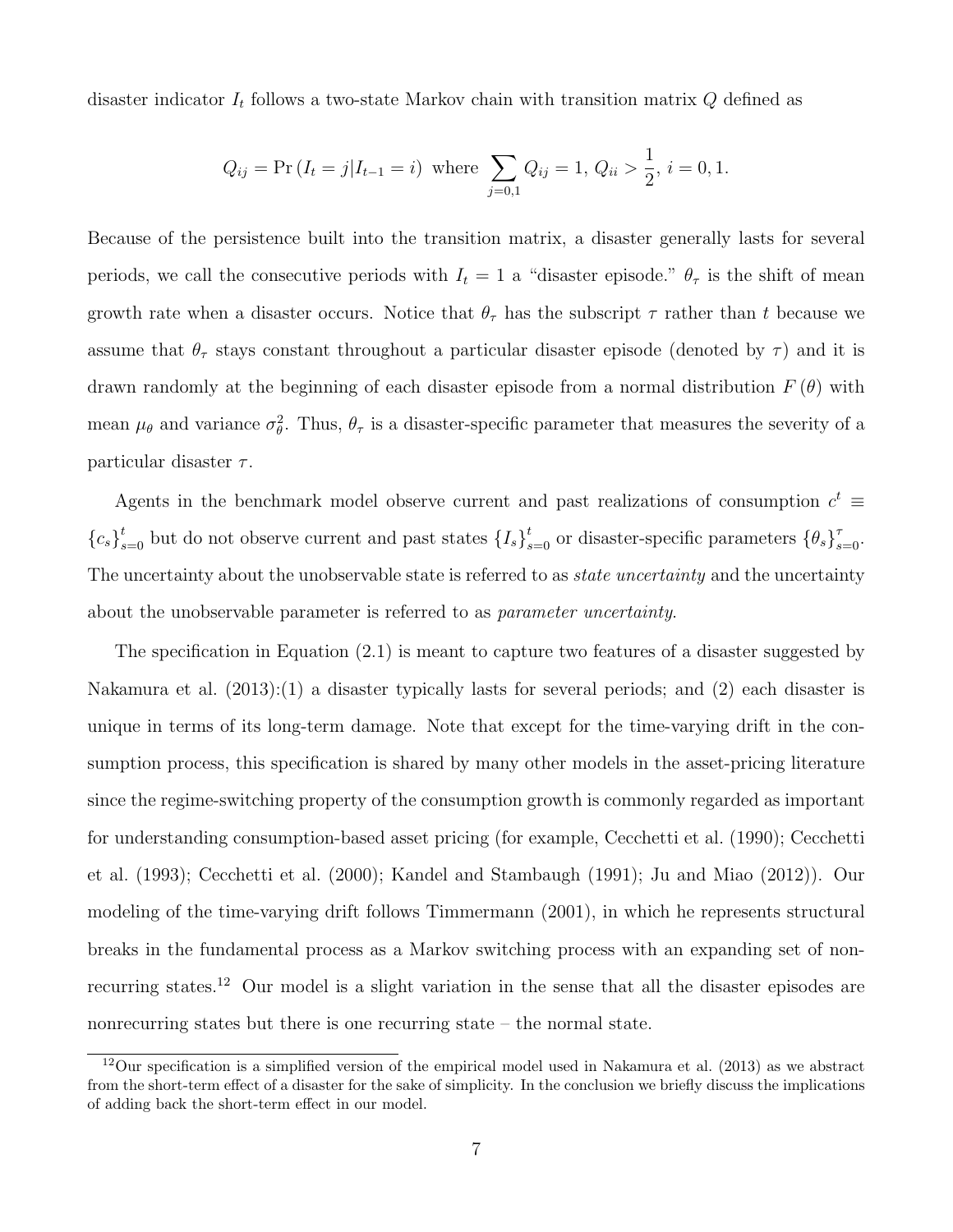## 2.2 Learning about state and parameter

In this subsection, we explain how agents update their beliefs when they have to learn the state  $I_t$ and the disaster-specific parameter  $\theta_{\tau}$  at the same time.

The presence of the two types of uncertainty distinguishes our model from the existing literature on learning, where agents typically have perfect information about either the state or the parameter. If  $I_t$  can be observed and the uncertainty is only about  $\theta_\tau$ , our model fits into the familiar framework of parameter learning. If, instead, the disaster-specific parameter  $\theta_{\tau}$  is observable and the uncertainty is only about the realization of  $I_t$ , our model reduces to a standard hidden Markov regime-switching model.

#### 2.2.1 Definition of the learning trigger

In a standard model of parameter learning, the unknown parameters are constant over time and agents should use all past data to form their beliefs. In our benchmark model, parameter  $\theta_{\tau}$  is an independent draw from  $F(\theta)$  each time a disaster starts and remains constant only through this particular disaster episode. Therefore, agents should only use the consumption data within the disaster episode to update their beliefs about  $\theta_{\tau}$ . Without directly observing the disaster state,  $I_t$ , and thus knowing when a disaster starts, agents are assumed to perform a statistical test each period to assess how likely the economy is in a disaster state and to decide when to start updating their beliefs about the severity of the disaster,  $\theta_{\tau}$ .<sup>13</sup> The result of this statistical test is represented by the learning trigger as defined below.

**Definition.** The learning trigger,  $S_t$ , is an indicator that can take two values: **off** or **on**. When the learning trigger is  $\text{off}$  at the end of period t, agents ignore the small probability of an ongoing disaster and assume that  $I_t = 0$ . When the learning trigger is **on** at the end of period t, agents

<sup>13</sup>See Kasa and Cho (2011) for another example of learning along this line. Economically, one could argue in favor of the learning trigger that in a world where learning is costly for agents, agents would only engage in learning activity if there was sufficient benefit to doing so. Technically, introducing a learning trigger keeps the model tractable since the state space would otherwise grow over time to be infinite-dimensional. In our model, the disaster state,  $I_t$ , is not directly observable to agents. Thus, without a learning trigger, agents in each period t face the uncertainty that a new disaster may have started in period  $t, t-1, t-2, \ldots$ . Such a model without a learning trigger would lead to an infinite number of beliefs about  $\theta_{\tau}$  and render the model intractable.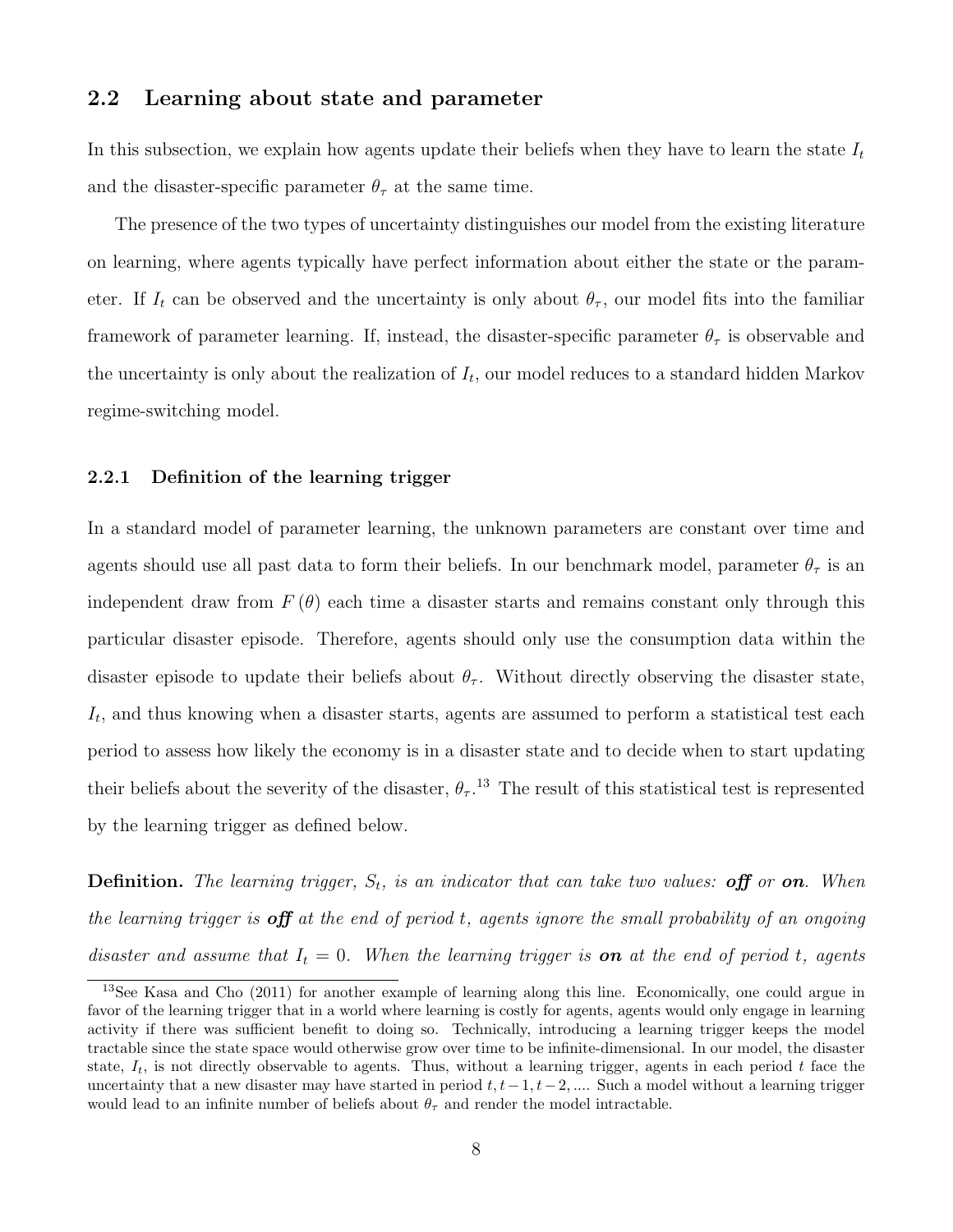entertain the possibility of being in a disaster episode and use the current consumption  $c_t$  to update their beliefs about parameter  $\theta_{\tau}$ .

#### 2.2.2 The test that triggers learning: the uniformly most powerful test

Now we specify the statistical test that triggers learning. We use a likelihood ratio test with the null hypothesis being  $I_t = 1$  against the alternative hypothesis,  $I_t = 0$ :

$$
H_0: I_t = 1 \text{ and } H_1: I_t = 0. \tag{2.2}
$$

If we reject the null hypothesis, the learning trigger  $S_t$  is set to off; otherwise, it is left on. Denote  $S^t \equiv \{S_s\}_{s=0}^t$ . Conditional on  $S^{t-1}$ , we construct the test statistic,  $\lambda(c_t)$ , using the data  $c_t$ :

$$
\lambda(c_t) = \frac{L(c_t|H_0, c^{t-1}, S^{t-1})}{L(c_t|H_1, c^{t-1}, S^{t-1})} \n= \int_{\theta} \exp\left(\frac{\theta_{\tau}}{\sigma_{\eta}^2}c_t - \frac{\theta_{\tau}^2 + 2\theta_{\tau}\mu}{2\sigma_{\eta}^2}\right) \Pr\left(\theta_{\tau}|c^{t-1}, S^{t-1}\right) d\theta_{\tau},
$$
\n(2.3)

where  $L(c_t|\cdot)$  is the conditional likelihood function. If  $S_{t-1} = on$  then  $Pr(\theta_{\tau} | c^{t-1}, S^{t-1})$  is agents' beliefs about  $\theta_{\tau}$  inherited from the previous period; if  $S_{t-1} = off$  then  $\Pr(\theta_{\tau} | c^{t-1}, S^{t-1})$  is the unconditional density  $f(\theta_\tau)$  from the normal distribution  $F(\theta)$ .

We reject the null hypothesis if the test statistic  $\lambda(c_t)$  is below a cutoff  $\phi$ . According to the Neyman-Pearson lemma, this test is the uniformly most powerful test given a size  $\alpha$  that is determined by  $\phi$ :

$$
\alpha = \Pr\left(\lambda(c_t) < \phi|H_0\right). \tag{2.4}
$$

Therefore, conditional on a given probability of a false alarm (i.e., agents turn off the learning trigger while there is a disaster), this statistical test maximizes the probability of turning off the learning trigger in the absence of a disaster. This test is designed in the spirit of the Shiryaev-Roberts (SR) procedure that has been widely used for change-point detection problems in statistics literature.<sup>14</sup> The SR procedure minimizes the delay of detecting a parameter change in the statisti-

<sup>&</sup>lt;sup>14</sup>See Shiryaev (1963); Roberts (1966); Pollak (1985); and Pollak and Tartakovsky (2008).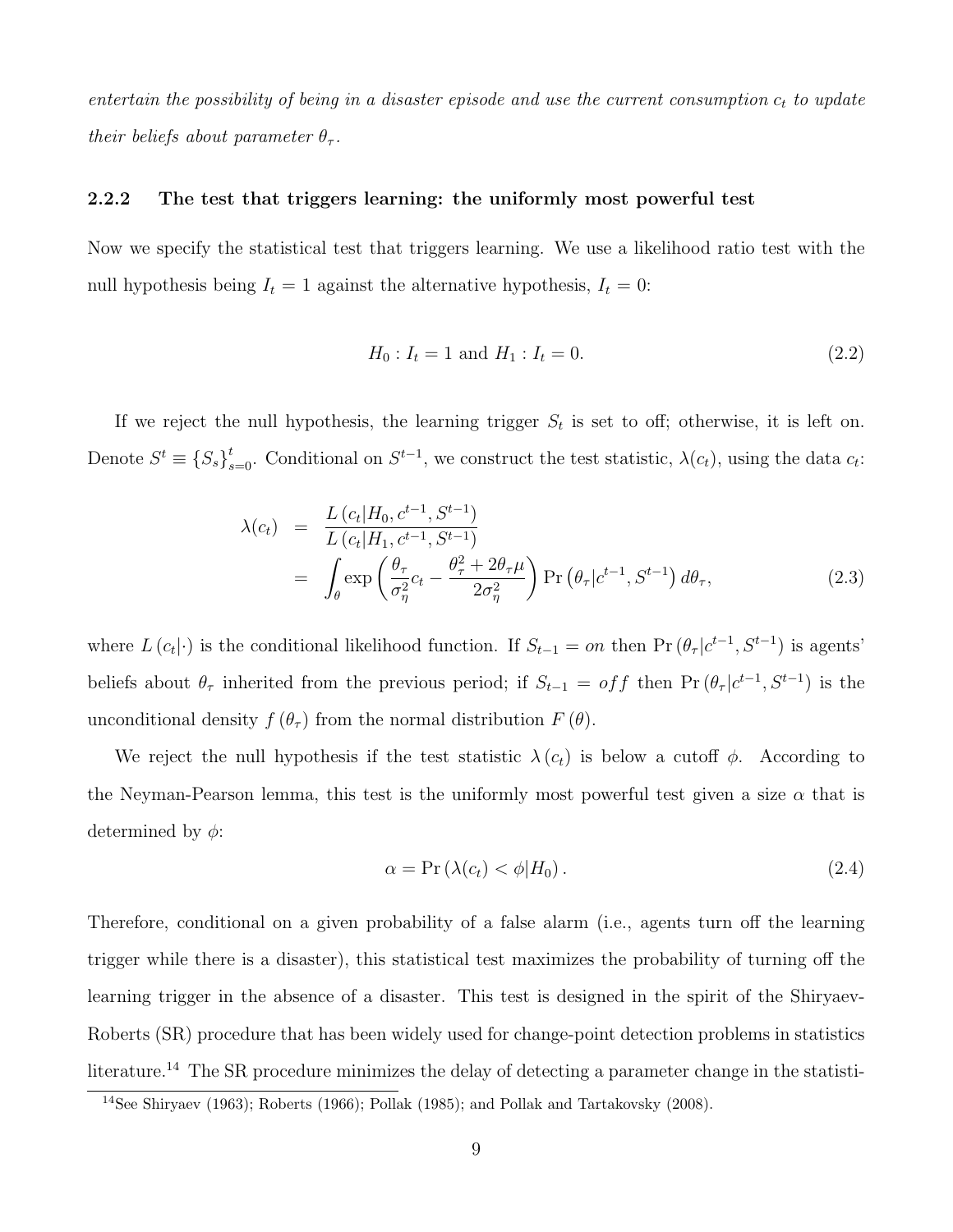cal behavior of a random process for a given false alarm probability. However, the SR procedure is designed for problems in which distributions both before and after the change are known to agents. In our model, the mean of consumption growth in the disaster state is unknown and agents have to decide which observations should be incorporated to update their beliefs about the mean. We thus modify the SR procedure to suit our model.

#### 2.2.3 Discussion

The learning trigger is set up such that agents in our model will investigate the severity of a disaster only when there is a statistically significant chance that the current consumption data are generated by a disaster shock. The real-world counterpart of the abnormal data is an event that marks the start of a turmoil. Examples include Black Tuesday in October 1929 as the start of the Great Depression, the collapse of Bear Stearns and Lehman Brothers in the fall of 2008 as the start of the Great Recession, the Tunisian revolution in December 2010 as the start of the Arab Spring, and the earthquake and tsunami in March 2011 as the start of the nuclear crisis in Japan. Among these examples, a period of turmoil sometimes had a negative long-run impact on consumption (i.e., it is a disaster) but sometimes it did not. Nonetheless, a disaster usually has a clearly marked start, which we assume to be detectable by agents using a statistical test.

The basic intuition for the "learning trigger" is that agents are not always suspicious that the economy is in a disaster state unless they observe some evidence of it. In theory, a Bayesian learner should always consider the possibility of being in a disaster and learn about its long-term damage regardless how small the possibility is. However, we find it unreasonable to have agents paranoid even when the economy is booming. Moreover, although our agents may miss some disasters due to the presence of the learning trigger, the likelihood ratio test guarantees that such a mistake is only made when the disaster's long-term effect is not too large, which limits the welfare loss caused by the learning trigger.<sup>15</sup>

We choose the likelihood ratio test rather than the reversed ordered Cusum test commonly used

<sup>&</sup>lt;sup>15</sup>It would be ideal if we could compute and compare agents' welfare with and without the learning trigger. However, computing the welfare without the learning trigger when both states and parameters are unobservable is infeasible since the state space becomes infinite-dimensional (see Johannes et al. (forthcoming)).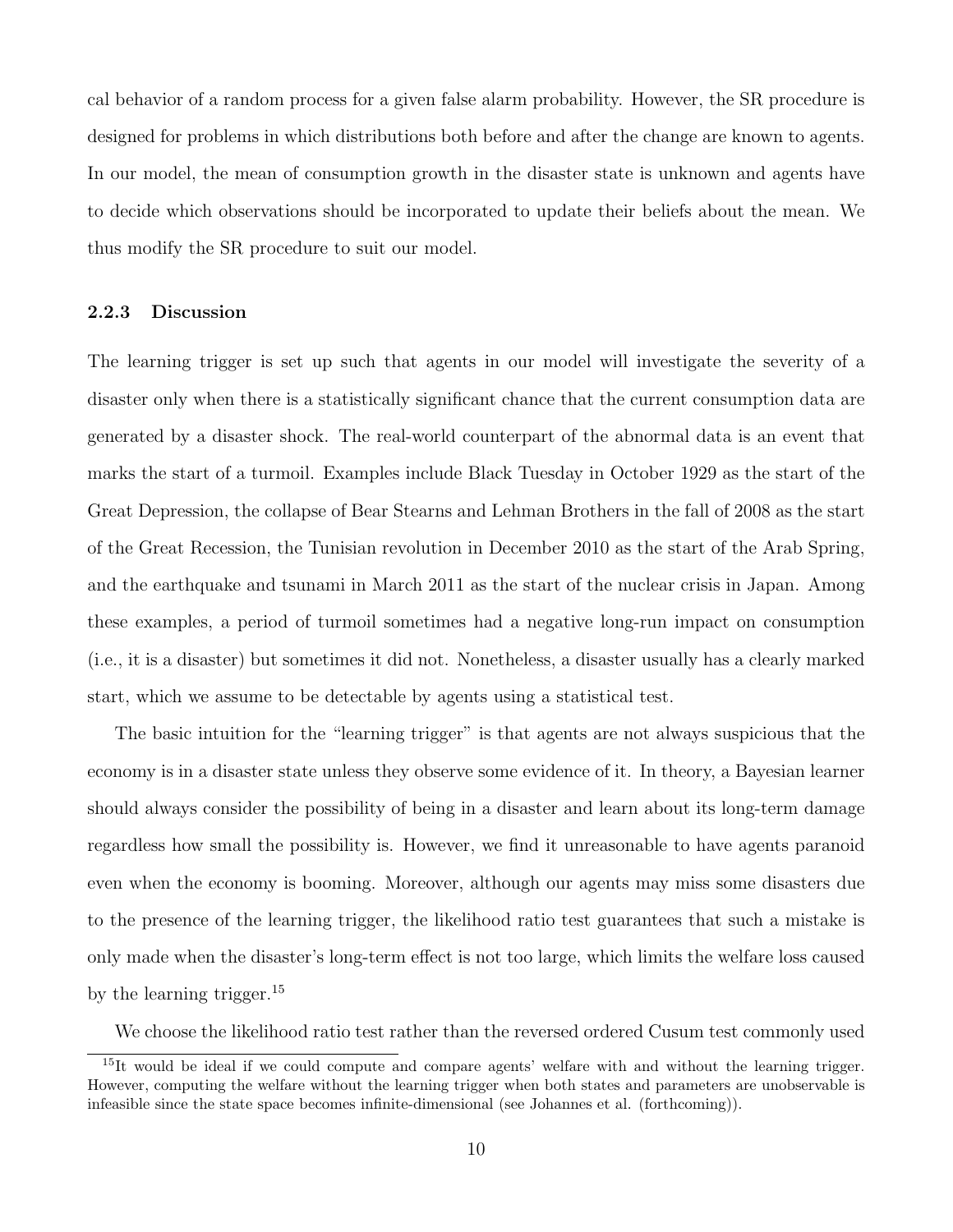in detecting a structural break (or a change point) because consumption is observed in a rather low frequency (annually here) compared to the financial data (monthly). The low frequency of the consumption data limits the use of the cusum test as it requires a minimal number of observations to obtain a reliable estimate before the test can be performed. By then, the disaster may have already ended and the test result would not be relevant for forecasting future consumption growth.

#### 2.2.4 Learning with the learning trigger

After each realization of  $c_t$ , agents' beliefs about state  $I_t$  are updated using Bayes' rule:

$$
\Pr\left(I_t = 1|S^{t-1}, c^t\right) = \frac{\Pr\left(c_t|S^{t-1}, I_t = 1, c^{t-1}\right) \Pr\left(I_t = 1|S^{t-1}, c^{t-1}\right)}{\Pr\left(c_t|S^{t-1}, c^{t-1}\right)}.\tag{2.5}
$$

The likelihood function of  $c_t$  is obtained by integrating out the unknown parameter  $\theta_{\tau}$  using its conditional distribution,  $Pr(\theta_{\tau} | S^{t-1}, c^{t-1})$ , specified in Section 2.2.2. The prior belief about the state  $I_t$  is:

$$
Pr(I_t = 1|S_{t-1} = off, S^{t-2}, c^{t-1}) = Q_{01}
$$
\n(2.6)

by the definition of the learning trigger and

$$
\Pr(I_t = 1 | S_{t-1} = on, S^{t-2}, c^{t-1})
$$
\n
$$
= Q_{01} \Pr(I_{t-1} = 0 | S_{t-1} = on, S^{t-2}, c^{t-1}) + Q_{11} \Pr(I_{t-1} = 1 | S_{t-1} = on, S^{t-2}, c^{t-1}). \quad (2.7)
$$

The realization of  $c_t$  is also used to obtain the value of  $S_t$  conditional on  $S^{t-1}$  according to the statistical test described in Section 2.2.2. Depending on the value of  $S_t$ , agents decide whether to update their beliefs about parameter  $\theta_{\tau}$ . If  $S_t$  is on, the beliefs about parameter  $\theta_{\tau}$  are updated using Bayes' rule:

$$
\Pr\left(\theta_{\tau}|S_t = on, S^{t-1}, c^t\right) = \frac{\Pr\left(c_t|\theta_{\tau}, I_t = 1\right)\Pr\left(\theta_{\tau}|S^{t-1}, c^{t-1}\right)}{\Pr\left(c_t|S^{t-1}, I_t = 1, c^{t-1}\right)}.\tag{2.8}
$$

If  $S_t$  is off, the beliefs about parameter  $\theta_{\tau}$  are neither updated nor recorded since they are no longer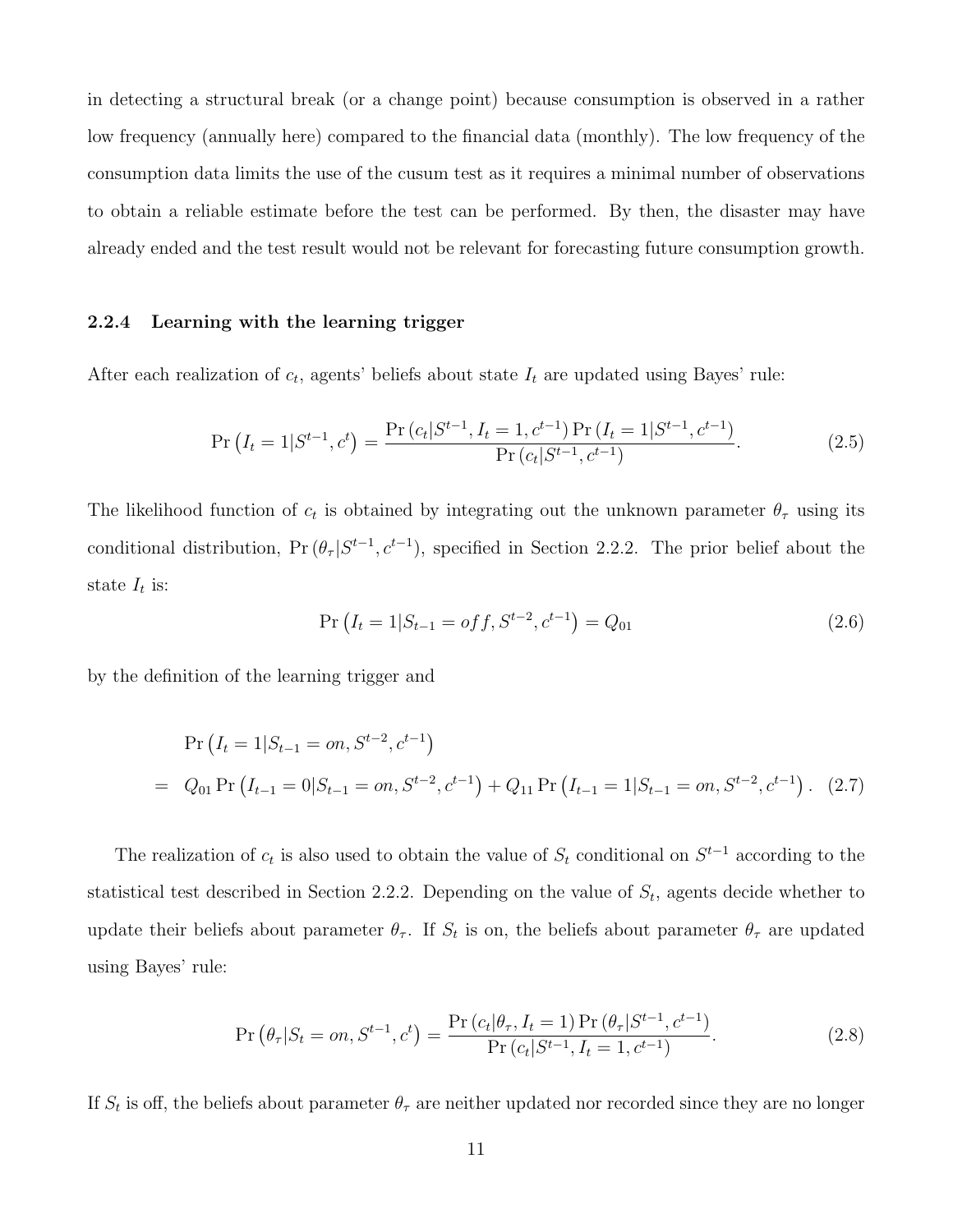relevant for future disasters.

Also depending on the value of  $S_t$ , the updated beliefs about state  $I_t$  are recorded in the following way:

$$
Pr(I_t = 1|S_t = on, S^{t-1}, c^t) = Pr(I_t = 1|S^{t-1}, c^t);
$$
\n(2.9)

$$
Pr(I_t = 1|S_t = off, S^{t-1}, c^t) = 0.
$$
\n(2.10)

## 2.3 Asset pricing

We study a representative-agent endowment economy with two assets: a risk-free bond and an equity that pays aggregate dividends  $D_t$  each period. We use  $R_{t+1}^f$  and  $R_{t+1}^e$  to denote their gross returns from period  $t$  to period  $t + 1$ , respectively. Agents in our model are assumed to have Epstein-Zin preferences, which are defined recursively as

$$
U_t = \left\{ \left(1 - \beta\right) C_t^{1 - 1/\psi} + \beta \left[E_t \left(U_{t+1}^{1 - \gamma}\right)\right]^{\frac{1 - 1/\psi}{1 - \gamma}} \right\}^{\frac{1}{1 - 1/\psi}},\tag{2.11}
$$

where  $C_t$  is consumption at period t,  $U_t$  is the utility at period t,  $\beta$  is the time discount factor,  $\psi$  is the inter-temporal elasticity of substitution (IES), and  $\gamma$  is the coefficient of relative risk aversion. These preferences imply the stochastic discount factor  $M_{t+1}$ :

$$
M_{t+1} = \beta^{\epsilon} \left(\frac{C_{t+1}}{C_t}\right)^{-\gamma} \left(\frac{P C_{t+1} + 1}{P C_t}\right)^{\epsilon - 1},\tag{2.12}
$$

where  $\epsilon = (1 - \gamma)(1 - 1/\psi)^{-1}$  and  $PC_t$  is the price-dividend ratio at period t for an asset that delivers aggregate consumption as its dividend each period. Using this stochastic discount factor,  $PC<sub>t</sub>$  can be obtained using the following recursion:

$$
PC_t = \beta \left\{ E_t \left[ \left( \frac{C_{t+1}}{C_t} \right)^{-\gamma+1} (PC_{t+1} + 1)^{\epsilon} \right] \right\}^{1/\epsilon}.
$$
 (2.13)

We now turn to specifying the dividend process of the equity. It is common in the literature (for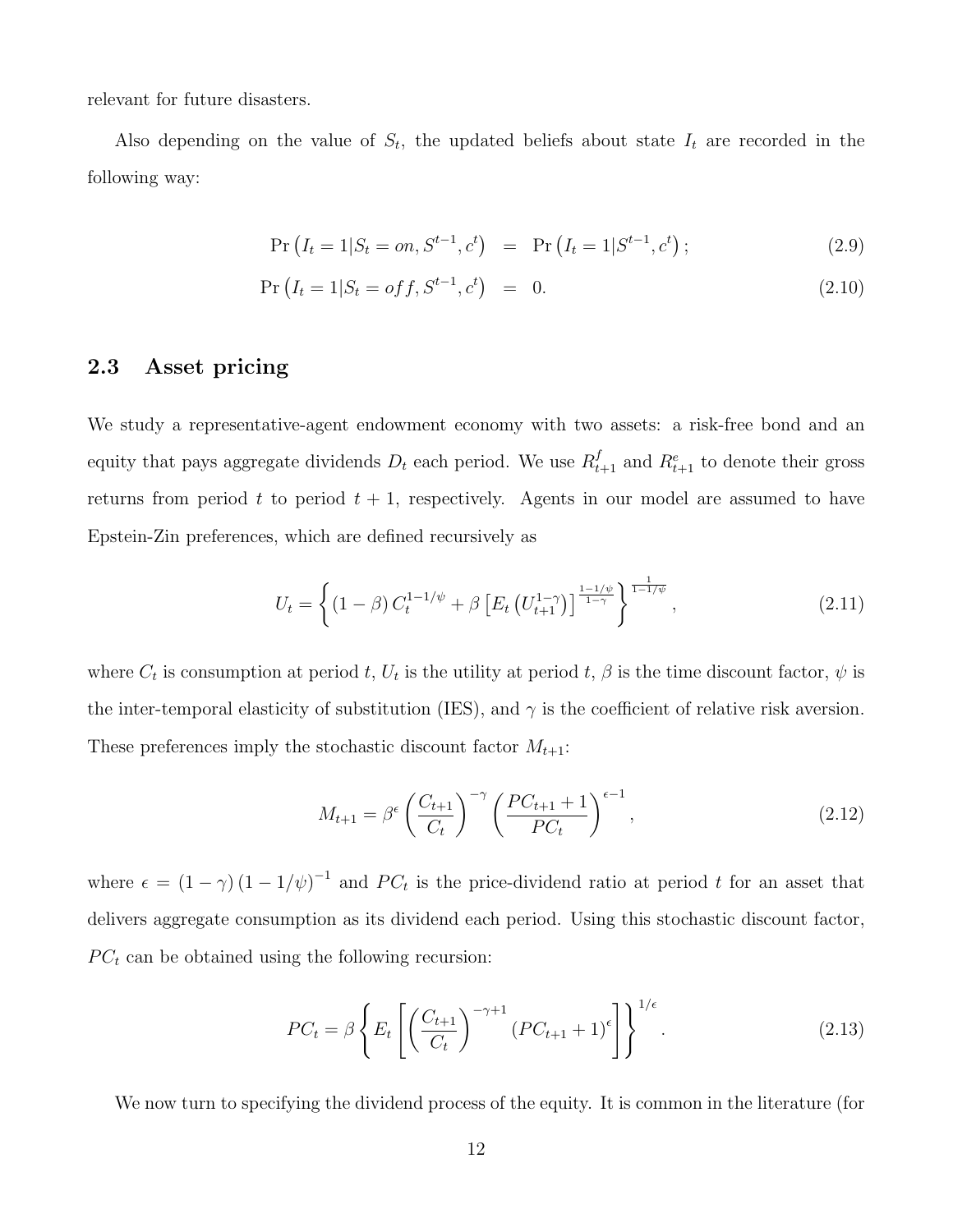example, Ju and Miao (2012); Johannes et al. (forthcoming)) to model dividends and consumption separately since the aggregate dividend is much more volatile than aggregate consumption in the data. However, to maintain the basic feature of an endowment economy, the mean of the long-run dividend growth is usually adjusted to be equal to that of the long-run levered consumption growth (Bansal and Yaron 2004; Ju and Miao (2012)). We thus follow the literature to model the dividend process as

$$
\frac{D_{t+1}}{D_t} = \left(\frac{C_{t+1}}{C_t}\right)^{\lambda} exp(g_d + \sigma_d \varepsilon_t).
$$
\n(2.14)

where  $\lambda$  is the leverage ratio,  $g_d$  helps to match the long-run dividend and consumption growth,  $\varepsilon_t \sim N(0, 1)$  is the dividend shock, and  $\sigma_d$  is used to match the volatility of dividends in the data.<sup>16</sup> With this dividend process and the stochastic discount factor  $M_{t+1}$ , the price-dividend ratio for the equity, denoted by  $PD_t$ , can be obtained using

$$
PD_{t} = E_{t} \left[ \beta^{\epsilon} \left( \frac{C_{t+1}}{C_{t}} \right)^{-\gamma + \lambda} \left( \frac{PC_{t+1} + 1}{PC_{t}} \right)^{\epsilon - 1} (PD_{t+1} + 1) \right] \exp\left(g_{d} + \frac{1}{2} \sigma_{d}^{2}\right). \tag{2.15}
$$

If agents can observe  $\theta_t$  and  $I_t$  perfectly, both price-dividend ratios  $PC_t$  and  $PD_t$  are functions of  $(\theta_t, I_t)$ . In our model, however, neither  $\theta_t$  nor  $I_t$  is directly observable, so we replace them with the corresponding agents' beliefs,  $Pr(\theta_{\tau} | S^t, c^t)$  and  $\pi_t \equiv Pr(I_t = 1 | S^t, c^t)$ . Denote PD  $[\Pr(\theta_{\tau} | S^t, c^t), \pi_t]$  as the price-dividend ratio function (PDR function hereafter) for the equity under imperfect information. It satisfies the following recursion:

$$
PD\left[\Pr\left(\theta_{\tau}|S^{t},c^{t}\right),\pi_{t}\right]\exp\left(-g_{d}-\frac{1}{2}\sigma_{d}^{2}\right)
$$
\n
$$
=\beta^{e}E_{t}\left[\exp\left[(\lambda-\gamma)c_{t+1}\right]\left(\frac{PC_{t+1}+1}{PC_{t}}\right)^{\epsilon-1}\left[PD\left[\Pr\left(\theta_{\tau}|S^{t+1},c^{t+1}\right),\pi_{t+1}\right]+1\right]\right],\qquad(2.16)
$$

where  $PC_t = PC$  [Pr  $(\theta_\tau | S^t, c^t)$ ,  $\pi_t$ ] and  $PC_{t+1} = PC$  [Pr  $(\theta_\tau | S^{t+1}, c^{t+1})$ ,  $\pi_{t+1}$ ] are the PDR functions for the unlevered consumption claim under imperfect information that are obtained using the

<sup>&</sup>lt;sup>16</sup>Abel (1999) shows that using the power parameter  $\lambda$  is a convenient way to model leverage.  $\lambda = 1$  corresponds to an unlevered equity, and values of  $\lambda$  larger than 1 correspond to levered equities.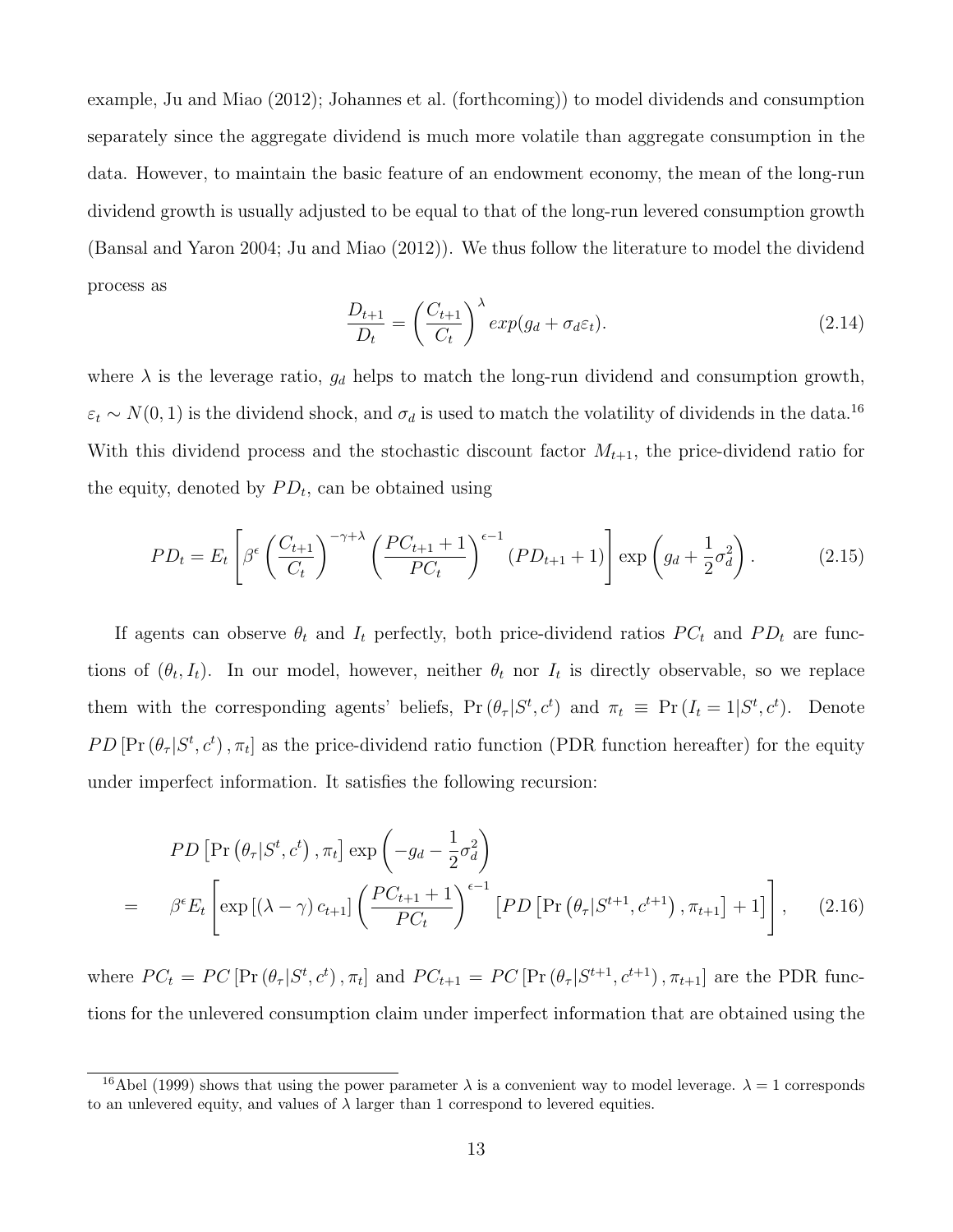recursion  $(2.13).<sup>17</sup>$ 

In addition to replacing  $(\theta_t, I_t)$  with the agents' beliefs, imperfect information about  $\theta_t$  and  $I_t$  also changes the expectation operator  $E_t$ . In particular, conditional on the information set at period t, the distribution of future  $c_{t+1} = \mu + I_{t+1}\theta_\tau + \eta_{t+1}$  is determined by  $Pr(\theta_\tau | S^t, c^t)$  and  $\pi_t$ due to the persistence of  $\theta_{\tau}$  and  $I_t$ . Each future realization of  $c_{t+1}$  implies a set of updated state variables,  $Pr(\theta_{\tau} | S^{t+1}, c^t, c_{t+1})$  and  $Pr(I_{t+1} = 1 | S^{t+1}, c^t, c_{t+1})$ , which are in turn associated with a particular future PDR. The expectation is taken by averaging across all possible future  $c_{t+1}$  and the associated PDRs. A similar methodology applies to the computation of the risk-free rate.

## 2.4 Calibration

Table 1 reports the parameter values we use in our numerical exercises. One period is one year in

| Parameter                             | Symbol            | Value     |
|---------------------------------------|-------------------|-----------|
| Mean of Consumption Growth            | $\mu$             | 0.022     |
| Std. Dev. of Consumption Growth Shock | $\sigma_{\eta}$   | 0.018     |
| Mean of Disaster Shock                | $\mu_{\theta}$    | $-0.024$  |
| Std. Dev. of Disaster Shock           | $\sigma_{\theta}$ | 0.049     |
| Prob. to Enter a Disaster             | $Q_{01}$          | 0.028     |
| Prob. to Exit a Disaster              | $Q_{10}$          | 0.165     |
| Leverage Ratio                        | $\lambda$         | 2         |
| Mean Adjustment of Dividend Growth    | $q_d$             | $-0.0278$ |
| Std. Dev. of Dividend Growth Shock    | $\sigma_d$        | 0.1219    |
| Discount Factor                       | β                 | 0.974     |
| Risk Aversion                         | $\gamma$          | 8         |
| <b>IES</b>                            | Ψ                 | 2         |
| Size of Test                          | $\alpha$          | (0.1)     |

Table 1: Calibration parameters

our calibration. The parameters governing consumption are set equal to their posterior means estimated by Nakamura et al. (2013) whenever possible, so that the priors of our agents are disciplined by the empirical findings about the cross-country consumption data over the last 100

<sup>&</sup>lt;sup>17</sup>In the computation, we replace  $Pr(\theta_{\tau} | S^t, c^t)$  by its mean and variance since it is a normal distribution.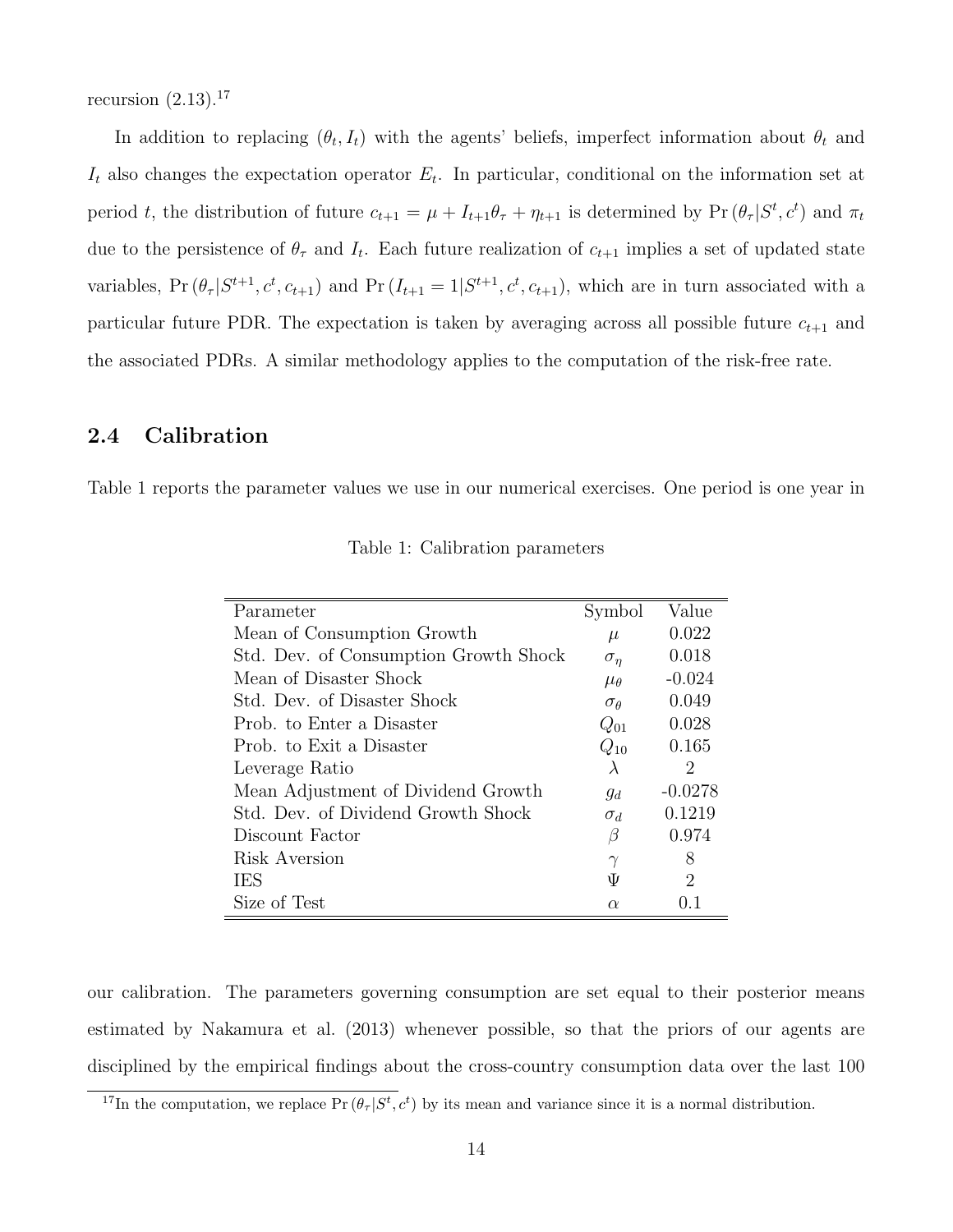years.<sup>18</sup>

However, our specification of the consumption process differs from the empirical model used by Nakamura et al. (2013) in two ways. First, we omit the transitory disaster shocks. Second, we assume that the permanent disaster shock is drawn at the onset of a disaster and remains constant throughout (i.e. it is perfectly correlated over time within each disaster) while it is i.i.d. in Nakamura et al. (2013). To match the overall variance of consumption growth through a typical disaster with only permanent disaster shocks in Nakamura et al. (2013), we reduce the standard deviation of the disaster shock in our calibration to  $\sigma_{\theta} = 0.049$ <sup>19</sup>. Notice that omitting transitory disaster shocks in Nakamura et al. (2013) does not invalidate the suitability of their estimates to our model since the effect of transitory shocks disappears over the long run. In other words, our agents are endowed with the same knowledge about long-run consumption growth as the econometricians.

The leverage ratio,  $\lambda$ , is set to 2, which is a conservative level compared with other models in the literature.<sup>20</sup> As discussed in the previous subsection,  $g_d$  in the dividend process (2.14) is chosen so that the long-run dividend growth is equal to the long-run consumption growth.<sup>21</sup> Using the parameter values of the consumption process, we thus set  $g_d$  to be  $-0.0278$ . The standard deviation of the dividend shock,  $\sigma_d$ , is used to match the volatility of dividends in the data, which is 0.129 for our annual sample from 1948 to 2008. We thus set  $\sigma_d = 0.121$ . The preference parameters are standard with a rather low risk aversion coefficient of 8 and the IES equal to  $2.22$  We set the time discount factor,  $\beta$ , equal to 0.974 to match the average risk-free rate in the data.

The only free parameter left in our learning model is the size of the test that determines the state of the learning trigger. In the literature on statistical tests, it is common to set the test size

<sup>&</sup>lt;sup>18</sup>The parameters that govern the distribution of disaster shocks imply that disasters, on average, decrease consumption in the long run, but it is possible that disasters can have positive long-run effects. According to Nakamura et al. (2013), crises can, for example, lead to structural change that benefits the country in the long run. <sup>19</sup>Our model can also match the asset pricing moments similarly well when setting  $\sigma_{\theta} = 0.121$ , as in Nakamura

et al. (2013). The only change required is a small reduction in the level of risk aversion  $\gamma$ . <sup>20</sup>There is no consensus in the literature about the level of leverage. Typically the parameter value ranges from

<sup>1.5</sup> to 4 (Nakamura et al. (2013), Gourio (2012), Bansal and Yaron (2004)).

<sup>&</sup>lt;sup>21</sup>Note that with our specification of the consumption process, long-run consumption growth takes into account the impact of disasters.

 $^{22}$ Bansal and Yaron (2004) rely on a risk aversion coefficient of 10, while the model of Mehra and Prescott (1985) requires a risk aversion coefficient of about 40 to match the equity premium. The Campbell and Cochrane (1999) model implies a time-varying local risk aversion coefficient larger than 30 in simulations.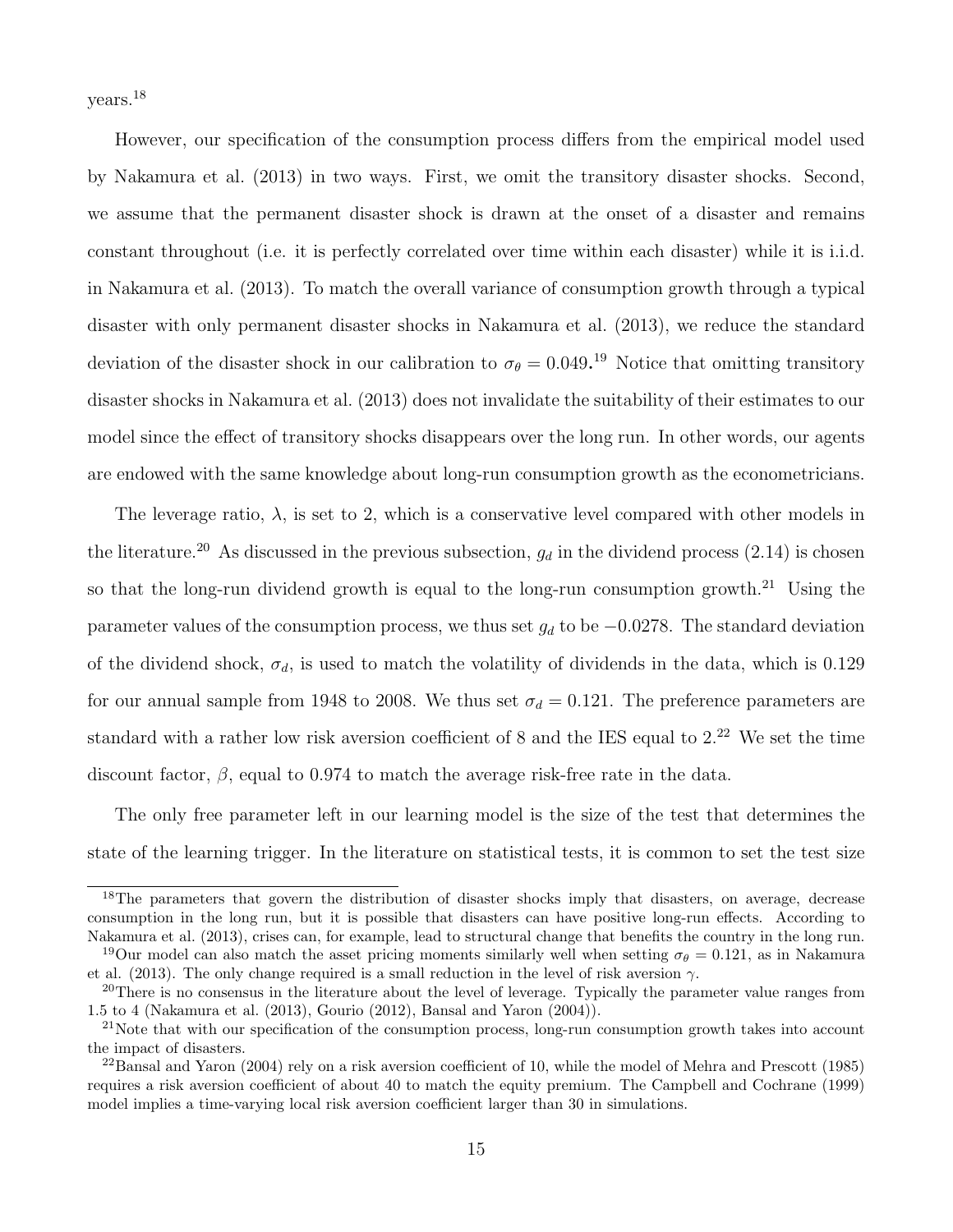to be 10%, 5%, or 1%. In our application, a larger size implies a higher probability for agents to mistakenly turn off the learning trigger, which would cause them to learn less frequently. We use a conservative 10% in our calibration so that the results can be viewed as the lower bound of how much learning can affect asset returns. Reducing the test size can only strengthen the learning effect. The appendix provides a robustness check of our results to changes in the size of the test.

# 3 Results

One novel contribution of our model is the presence of both parameter uncertainty and state uncertainty in learning and asset pricing. To gain a better understanding of how the two sources of uncertainty affect learning and asset prices, we compute and compare asset returns under four model variants.

The first model is our *benchmark* model in which agents learn about the hidden state  $I_t$  and the unknown parameter  $\theta_{\tau}$ . When pricing assets, agents take into account the future updates of their beliefs so that both state and parameter uncertainty are priced. In other words, the PDR function is computed using the recursion shown in Equation (2.16).

In the second model, the *parameter uncertainty* model, we turn off state uncertainty by assuming that agents have perfect information about the current and past states of the economy  $(I_s)^t_s$  $s=0$ but view parameter  $\theta_{\tau}$  as an i.i.d. draw from distribution  $F(\theta)$  each period. This model therefore does not feature learning but has the maximal amount of parameter uncertainty.<sup>23</sup> It is designed to quantify the effect of parameter uncertainty on asset returns.

The third model is labeled the *state uncertainty* model since we turn off parameter uncertainty and assume that agents learn about disaster state  $I_t$  conditional on perfect knowledge about  $\theta_{\tau}$ . This model demonstrates the effect of state uncertainty on asset returns and is one variant of the well-known hidden Markov regime-switching model.

Finally, to illustrate the importance of having both state and parameter uncertainty priced in the benchmark model, we contrast it with a fourth model, the *anticipated-utility-pricing* model.

 $^{23}$  Learning about the disaster parameter reduces the amount of parameter uncertainty over time.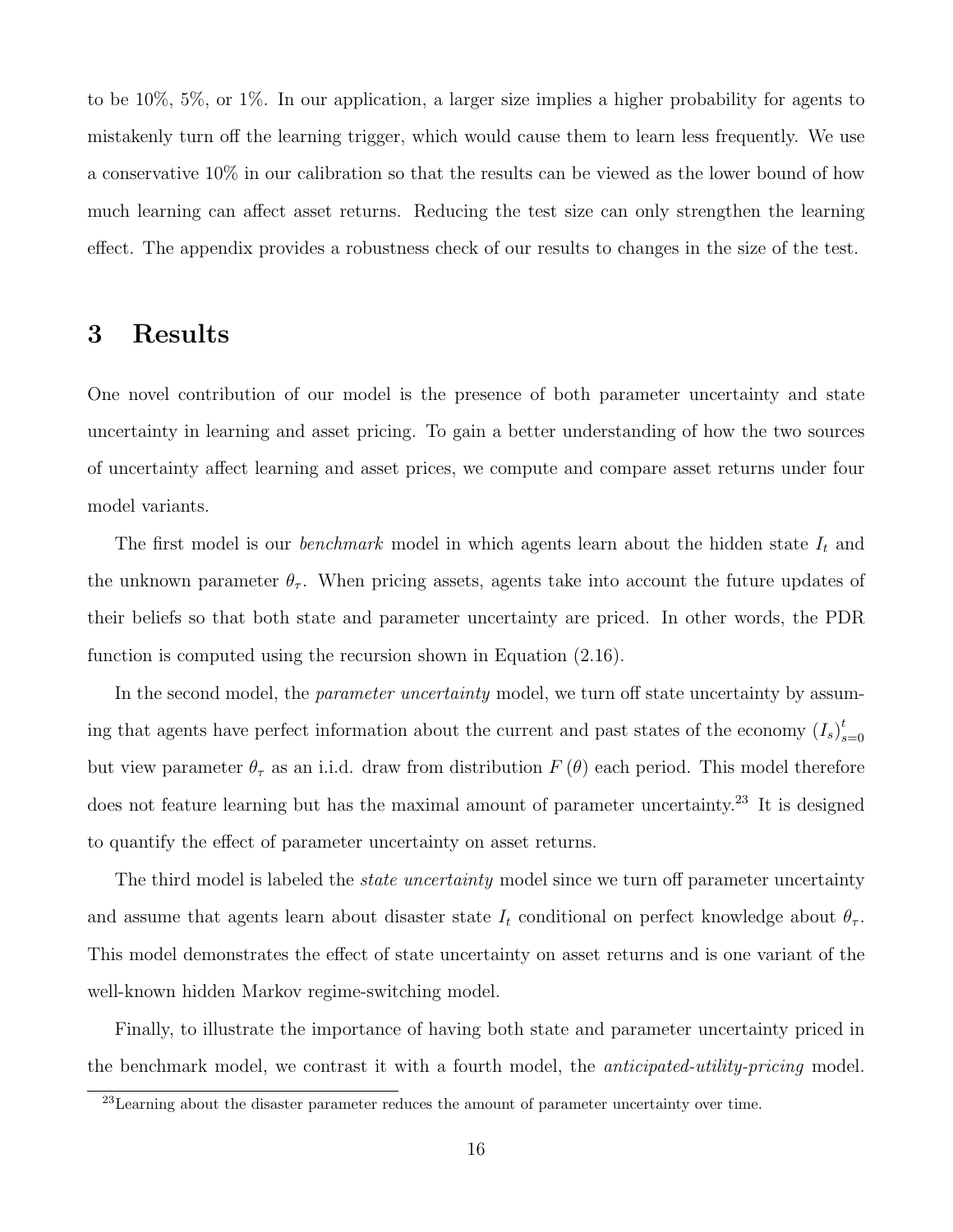The label of the model comes from a common pricing approach used in the literature on asset pricing with parameter uncertainty.<sup>24</sup> The anticipated-utility-pricing model shares all elements with the benchmark model except that agents' beliefs about  $\theta_{\tau}$  are assumed to be fixed when they price assets, i.e., we replace  $Pr(\theta_{\tau} | S^{t+1}, c^{t+1})$  on the right-hand side of the recursion (2.16) by  $\Pr(\theta_{\tau} | S^t, c^t).$ 

We group the results into two sets. The first set shows the dynamics of agents' beliefs and asset returns implied by these four models throughout a typical disaster. We use this set of results to illustrate how negative shocks on consumption growth drive time variations in beliefs and asset returns. The intuition gained here paves the way to understand the quantitative results shown in the second set, in which we report the return moments and the predictive regressions computed using consumption data simulated with only transitory shocks to the economy.

## 3.1 A Disaster Realization

In this subsection, we investigate the dynamics of beliefs and asset returns with a sample disaster episode starting at period 5 and lasting for 6 periods (years). The long-term damage on consumption from this particular disaster is set to be 4% each period during the disaster, which implies a  $24\%$  total drop of consumption in the long run. All other shocks,  $\eta_t$ , are set to zero.

Figure 1 plots the evolution of agents' posterior beliefs that the disaster state  $I_t = 1$  in the benchmark model (Panel a),<sup>25</sup> in the parameter uncertainty model (Panel b), and in the state uncertainty model (Panel c). Since the state is observable in the parameter uncertainty model, the beliefs are equal to zero when  $I_t = 0$  and one when  $I_t = 1$  in Panel b. Learning about the disaster state occurs in both Panel a and Panel c, but the speed of learning differs because of the presence of parameter uncertainty in the benchmark model. Panel d shows the difference in beliefs by subtracting the beliefs in Panel a from the beliefs in Panel c. The difference is first positive and

 $^{24}$ Anticipated-utility has been widely used in the literature, including Kreps (1998), Cogley and Sargent (2008), Johannes et al. (forthcoming), and Piazzesi and Schneider (2010). It is important to clarify that these authors hold the mean belief constant and do not consider the entire distribution. However, this modification does not qualitatively change our results.

<sup>&</sup>lt;sup>25</sup>Agents' beliefs in the anticipated-utility-pricing model are identical to those in the benchmark model because these two models only differ in the computation of returns.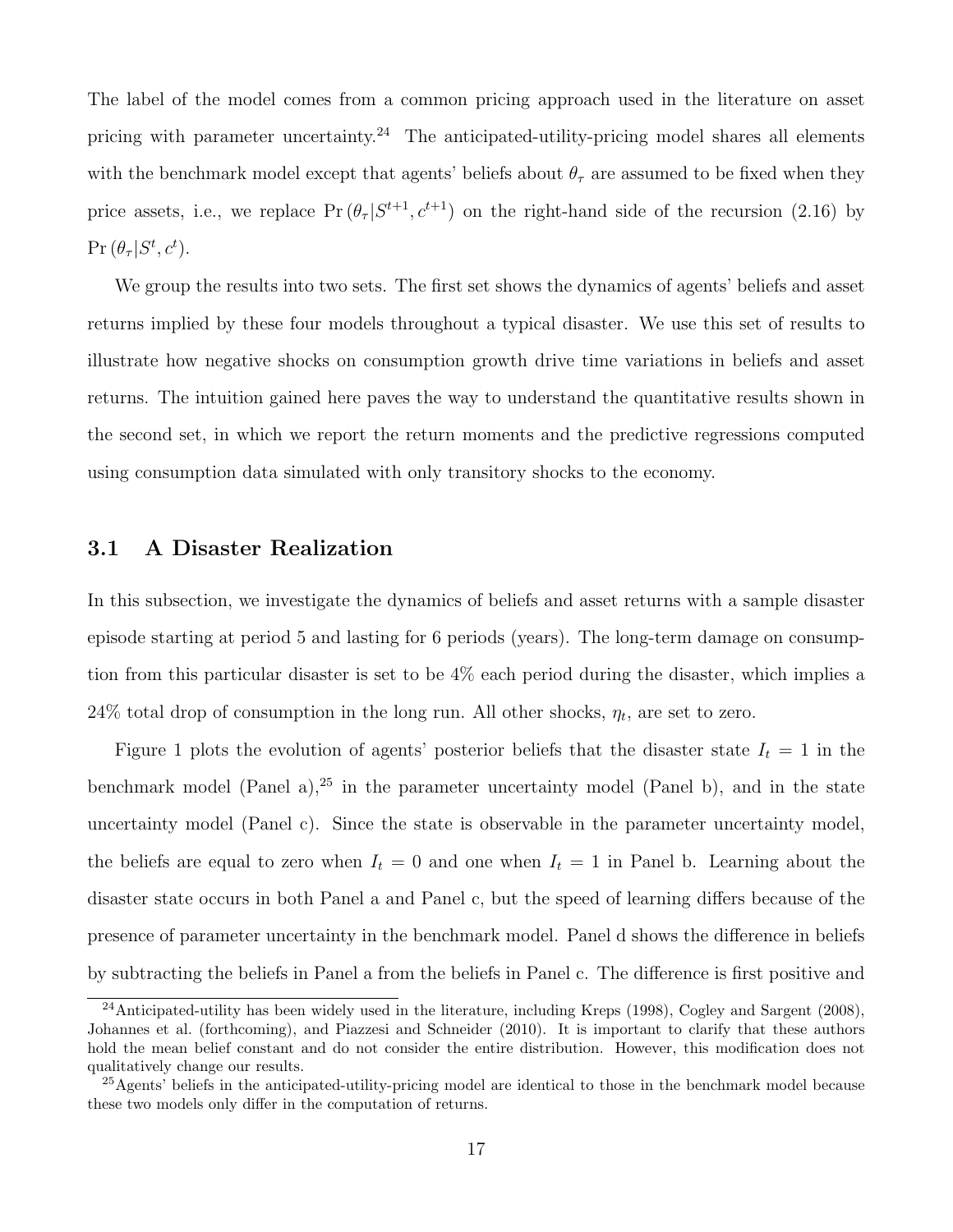then negative, indicating that learning about the true state is significantly slowed by the presence of parameter uncertainty. Also notice that at the early stage of the disaster, when parameter uncertainty is most pronounced, the difference in belief is the largest. As more observations of consumption growth accumulate over time, parameter uncertainty diminishes and, in turn, the difference in beliefs becomes smaller.





Figure 2 shows asset returns in the four models. The black solid line is the equity returns and the black dashed line is the risk-free rates. The green line is the de-trended  $\log C_t$ .

Let us first consider the simplest case: the parameter uncertainty model (Figure 2, Panel b). Agents observe that the true state changes at period 5 and again at period 10. Hence, at the onset of a disaster, the stock market crashes as the expected future consumption growth decreases. The risk-free rate does not change upon impact, but it subsequently drops due to higher demand for the safer asset. After the disaster, the prospect of future consumption growth improves, which leads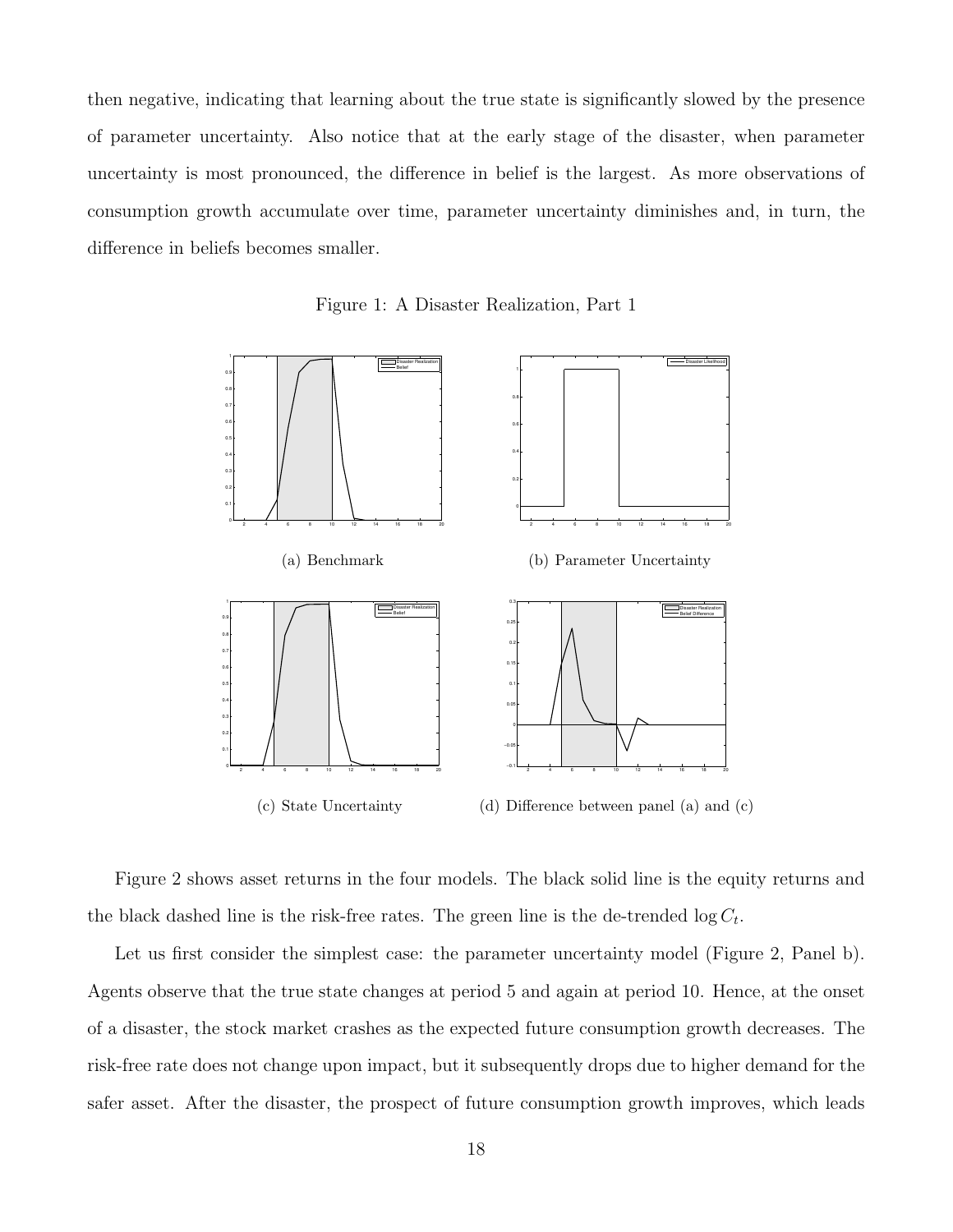



(c) State Uncertainty

(d) Anticipated-utility-pricing

to a stock market boom. The dynamics resemble those in Figure 7 of Nakamura et al. (2013).

Next we turn to the state uncertainty model shown in Figure 2, Panel c. Compared with the parameter uncertainty model, both the crash and the boom become more gradual: movements in equity returns are smaller but more persistent. This change is driven by agents' learning about state  $I_t$ . As shown in Panel c of Figure 1, at the onset of a disaster, agents' posterior beliefs that the economy is in a disaster are as low as 25%. The presence of state uncertainty prevents the equity return from dropping as deeply upon impact as it does in the model with observable state. When the state uncertainty disseminates after worse data on consumption are revealed, the equity return continues to drop before it reverts gradually. Similarly, when the disaster episode ends at period 10, it takes agents a couple of periods to be sure that the economy has come back to the normal state. The rebound of the equity return is thus more gradual than it is in the parameter uncertainty model.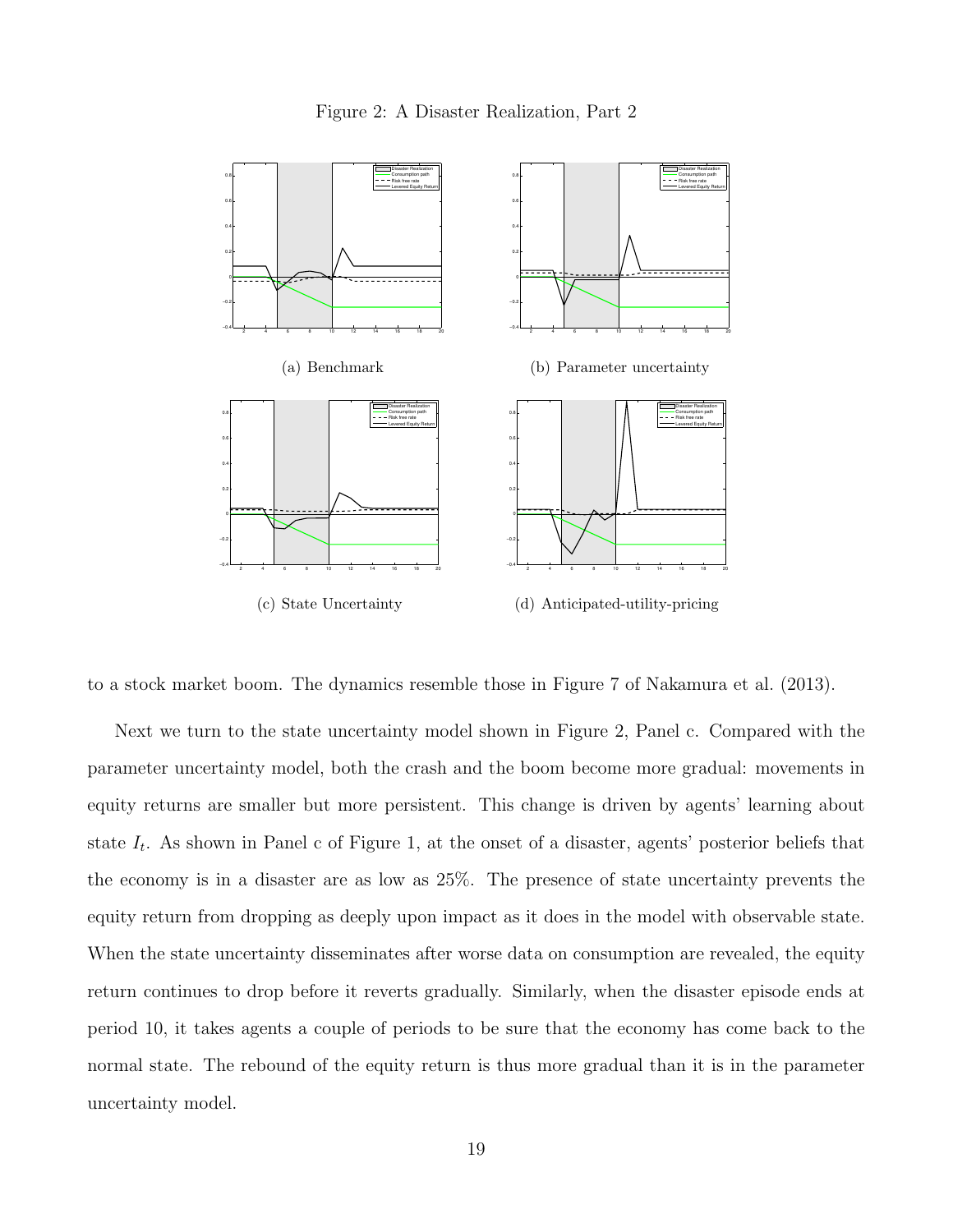Now we come back to our benchmark model (Figure 2, Panel a) in which both state and parameter uncertainty are present. Compared with the model with only state uncertainty, the equity premium in normal state  $(I_t = 0)$  is higher, the stock market crash and boom are larger in magnitude, and the equity return and the risk-free rate are more volatile during the disaster episode. The presence of parameter uncertainty in future consumption growth increases the equity premium and makes the equity return drop more when agents suspect the start of a disaster. Learning about the parameter during the disaster reduces parameter uncertainty over time, which causes the extra time-variations exhibited by the equity return and the risk-free rate. After the disaster ends, the resolution of both state and parameter uncertainty produces the more pronounced boom in the stock market.

Finally, we compare asset returns in the anticipated-utility-pricing model (Figure 2, Panel d) with those in the benchmark model (Figure 2, Panel a). The primary difference between the two panels is the size of stock market crashes and booms, which are significantly larger in the model with anticipated-utility pricing. The busts are larger because when agents first observe a large negative shock on consumption growth and think that  $\theta_{\tau}$  is likely to be very negative, they take their current beliefs as lasting forever in pricing assets in the anticipated-utility-pricing model, whereas in the benchmark model, they take into account that their current pessimistic view can be altered in the future if more favorable data are observed. Consequently, the equity return in the anticipated-utility-pricing model responds more aggressively at the onset of the disaster, resulting in a more severe crash in the stock market. Similarly, when the negative shock disappears after period 10, the revision of agents' beliefs about  $\theta_{\tau}$  in the anticipated-utility-pricing model yields a larger impact on the equity return than it does in the benchmark model. As a result, the stock market boom is more pronounced. Also notice that the equity premium in the normal state is much lower and the risk-free rate during the disaster is less volatile in Panel d than their counterparts in Panel a. The equity premium is lower in the normal state because the anticipated-utility-pricing model only prices state uncertainty and ignores the pricing of the risks generated by parameter learning. Thus, the equity premium in the normal state is close to that in the parameter uncertainty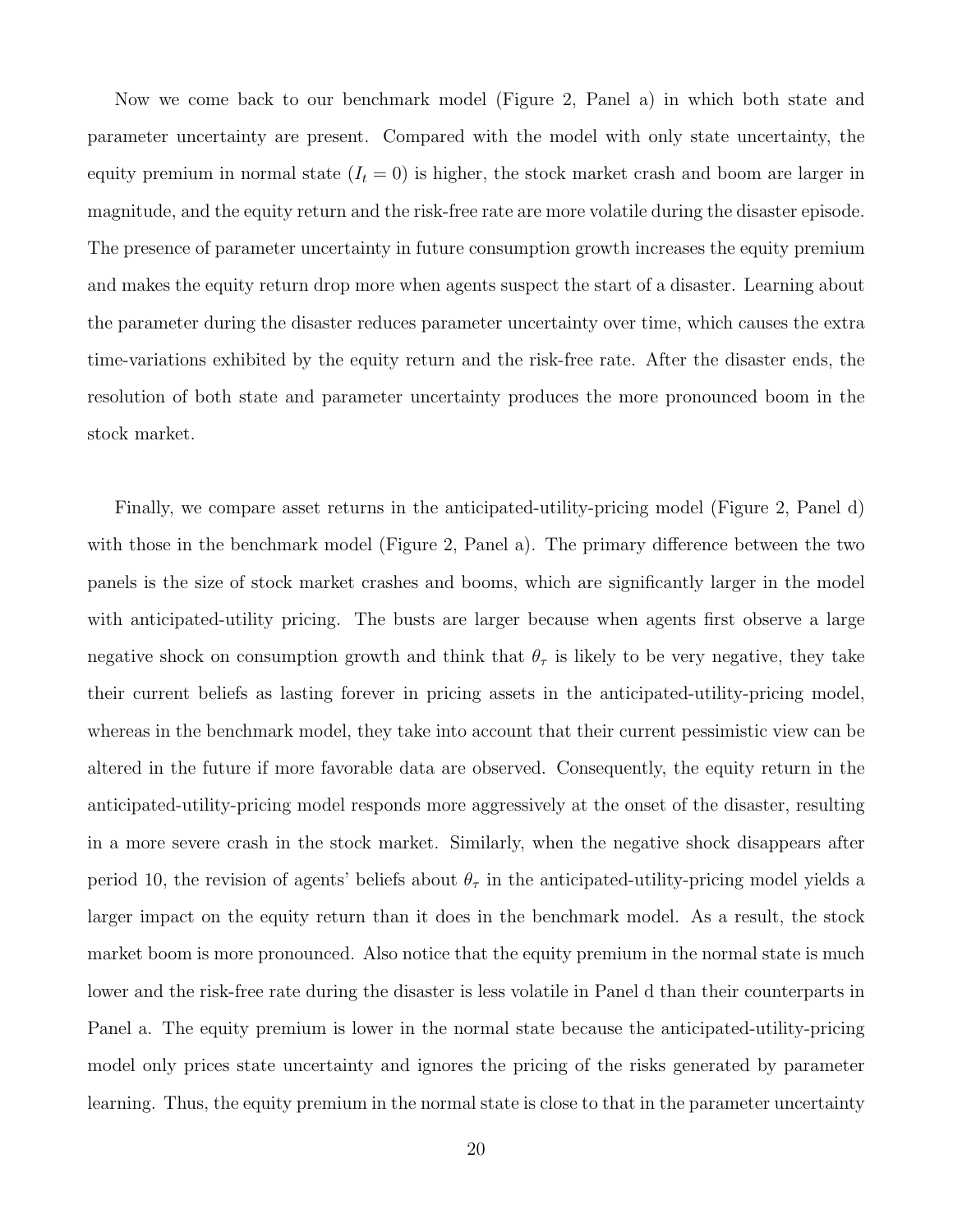model and the risk free rate behaves similarly to its counterpart in the state uncertainty model.

## 3.2 Quantitative Results

In this subsection, we compute asset returns implied by our benchmark model and the other three model variants using simulated consumption data. The consumption data are simulated using the data generating process specified in equation (2.1) with no disaster realization throughout  $(I_t$  is set to zero at all periods).<sup>26</sup>

The aim of this exercise is to compare moments of the model-implied returns to those of U.S. data from 1948 to 2008. Our return data are annual returns of the U.S. one-month Treasury bill and U.S. major stock indexes (NYSE/AMEX/NASDAQ), obtained from the Center for Research in Security Prices (CRSP) database. We use the annualized monthly Consumer Price Index (CPI) data from Bureau of Labor Statistics (BLS) to deflate nominal returns. Arguably, the U.S. economy did not suffer from any macroeconomic disaster during the period from 1948 to 2008.<sup>27</sup> Thus, this exercise highlights the ability of our benchmark model to generate a high equity premium and reasonable return variations even without any realization of disasters, a feature that distinguishes our model from many others in the literature on rare disasters.

#### 3.2.1 Moments

Table 2 reports the means and standard deviations of risk-free rates and equity returns, expressed in percentages.  $R<sup>f</sup>$  denotes the risk-free rate, and  $R<sup>e</sup>$  denotes the equity return.  $E(\cdot)$  is the mean of returns, and  $\sigma(\cdot)$  is the standard deviation of returns. Panel I reports moments of the actual data. Panel II reports the corresponding model-implied return moments. We first explain the results of equity returns and then discuss the risk-free rates.

Row 1 in Table 2 shows that the benchmark model implies an equity premium similar to its data

<sup>&</sup>lt;sup>26</sup>Since there is no disaster realization in the simulation, the disaster parameter  $\theta_{\tau}$  is never drawn. In computing the state uncertainty model, we assume that agents take the true  $\theta_{\tau}$  at its prior mean value. Each simulated consumption path has 60 periods to match the length of the U.S. return data. We repeat the simulation 10,000 times and take the averages of asset return moments across simulations.

 $^{27}$ The posterior probability that the U.S. economy was in a disaster is nearly zero from 1948 to 2008, according to Figure 4 in Nakamura et al. (2013).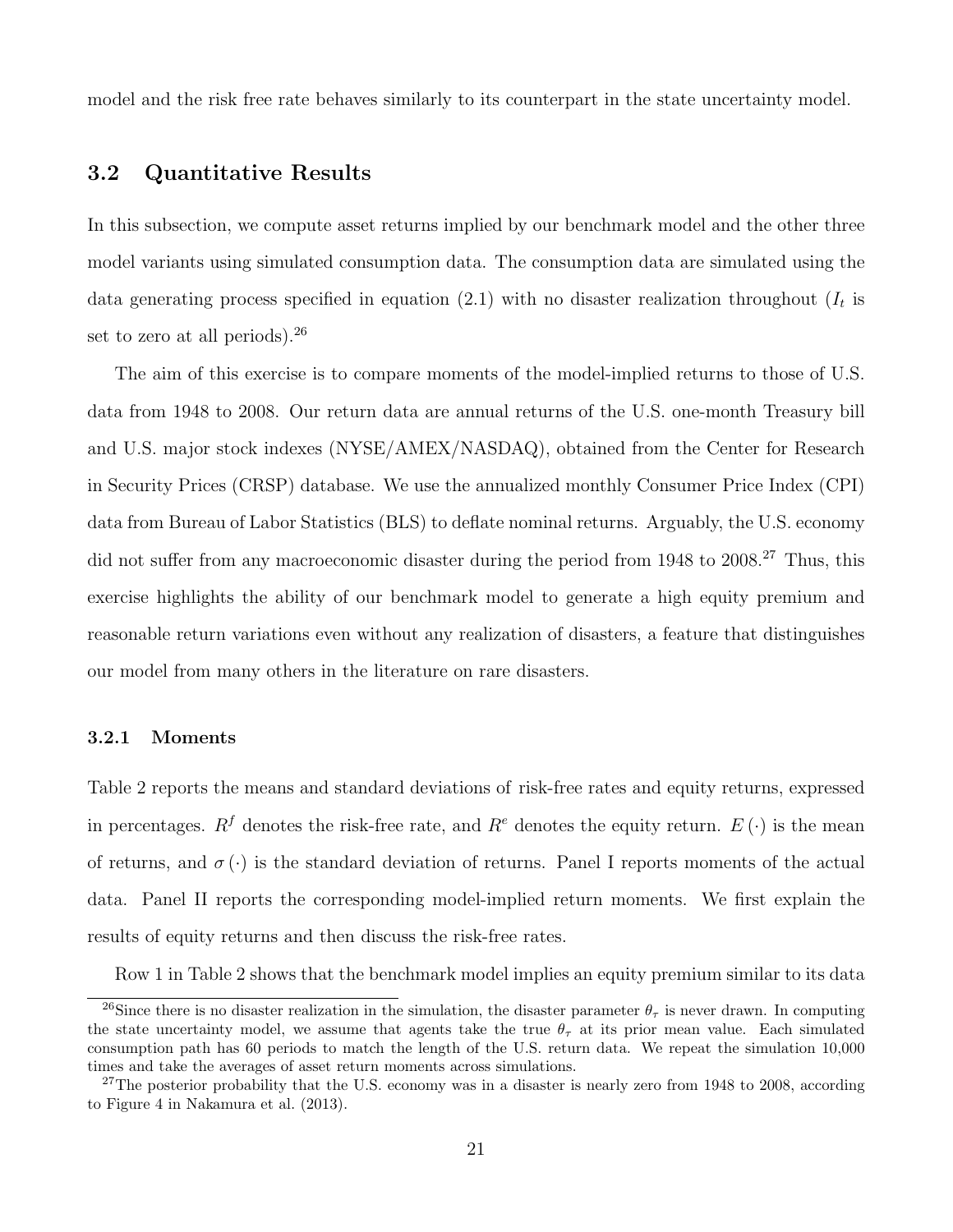| Moments                        | $E(R^f)$      | $\sigma(R^f)$    | $E(R^e)$ | $\sigma(R^e)$ | $E(R^e) - E(R^f)$ |  |
|--------------------------------|---------------|------------------|----------|---------------|-------------------|--|
|                                | Panel I: Data |                  |          |               |                   |  |
| U.S. data from 1948 to 2008    | 1.14          | 2.35             | 8.54     | 18.50         | 7.40              |  |
|                                |               | Panel II: Models |          |               |                   |  |
| 1. Benchmark                   | 1.13          | 3.15             | 9.20     | 17.13         | 8.07              |  |
| 2. Parameter uncertainty       | 3.07          | 0.00             | 5.96     | 13.61         | 2.89              |  |
| 3. State Uncertainty           | 3.20          | 0.26             | 5.43     | 14.32         | 2.23              |  |
| 4. Anticipated-utility-pricing | 3.42          | 0.34             | 7.15     | 29.11         | 3.73              |  |

Table 2: Asset pricing moments

The data are computed using annual returns of the U.S. one-month Treasury-bill and U.S. major stock indexes (NYSE/AMEX/NASDAQ) from 1948 to 2009, obtained from CRSP. All nominal returns are deflated using the annualized monthly CPI data from BLS.

counterpart and accounts for 92.5% of the observed volatility of equity returns. Although there is no realized disaster shock throughout the simulated consumption samples, the presence of both state and parameter uncertainty makes it easy for agents to temporarily confuse a transitory negative shock with a disaster shock. The temporary confusion often triggers joint learning about the disaster state and the severity of a potential disaster. State uncertainty and parameter uncertainty interact with each other, which enhances the learning effects and generates significant time-varying disaster risk endogenously. As the benchmark model prices the joint effects of state and parameter uncertainty, the time-varying disaster risks are fully reflected in asset returns, which enables the model to generate high equity premium and high volatility of equity returns without relying on the realization of disaster shocks in the consumption process.

Row 2 in Table 2 reports the results from the parameter uncertainty model. Recall that agents are assumed to know the current state of the economy perfectly while they are still exposed to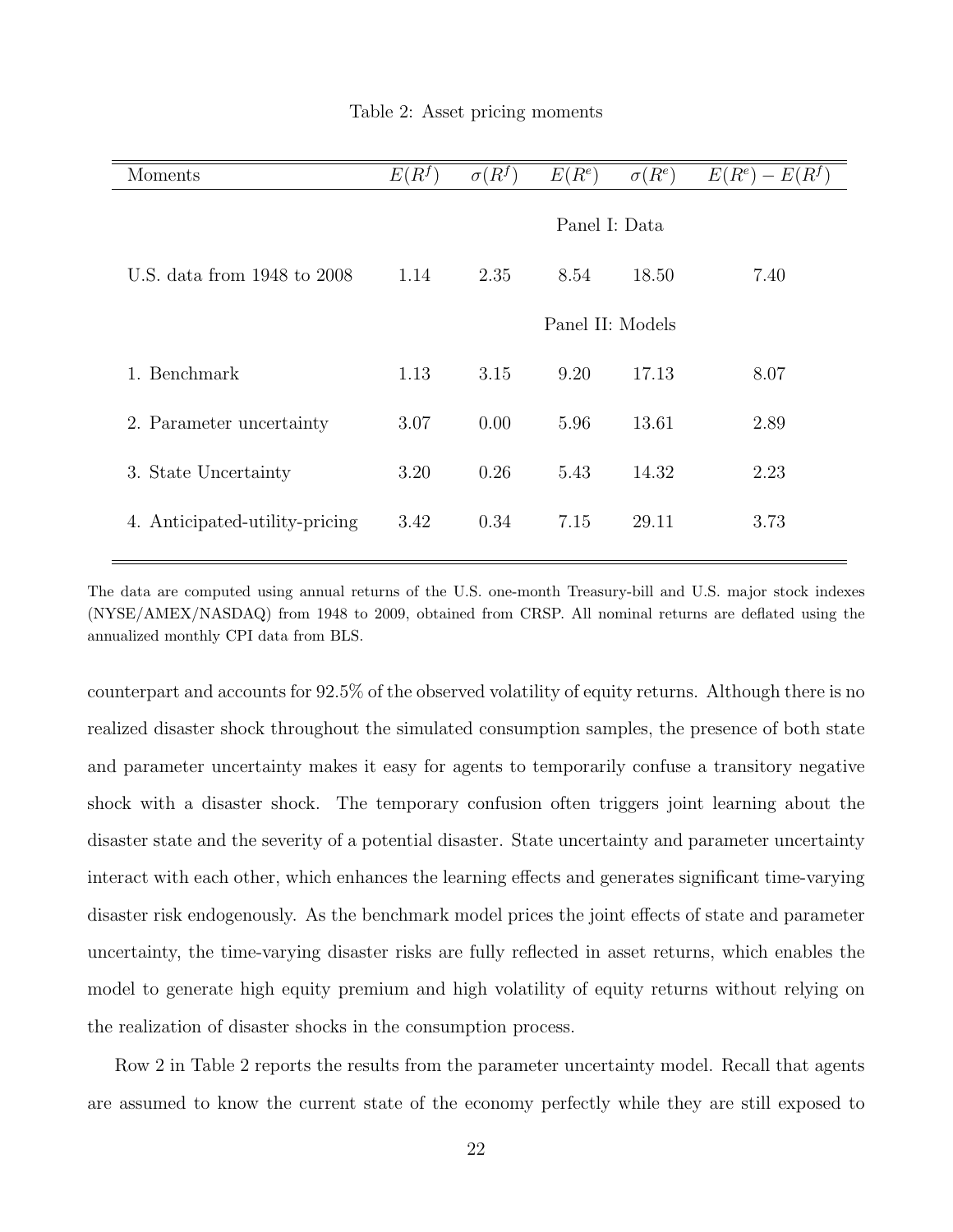the disaster risk for the next period. In addition, the disaster risk incorporates time-invariant parameter uncertainty in the sense that parameter  $\theta_{\tau}$  is viewed as a random draw from  $F(\theta)$  each period. Therefore, the equity premium in this model reflects the price of the disaster risk with parameter uncertainty.<sup>28</sup> However, without any realization of disasters throughout the simulated consumption path, the time-invariant state and the time-invariant parameter uncertainty imply that the PDR of the equity remains constant. As a result, all the variation in equity returns comes from shocks to the dividend process  $(\sigma_d \varepsilon_t)$ .

Row 3 in Table 2 shows the results from the state uncertainty model. Compared to the parameter uncertainty model, the volatility of equity returns is larger because of the time-varying state uncertainty. However, because the state uncertainty model assumes away parameter uncertainty, the equity premium is lower than its counterpart in the parameter uncertainty model. This result reveals that a standard hidden Markov regime-switching model typically requires either high risk aversion or a large mean shift in consumption growth to match excess equity returns.

Row 4 in Table 2 shows the results from the anticipated-utility-pricing model. Compared to the benchmark model, the model with anticipated-utility-pricing agents yields a significantly higher equity return volatility and a much lower equity premium. To understand these results, we borrow the intuition obtained in Section 3.1 on the return dynamics during a disaster episode. First, since anticipated-utility-pricing agents view their current beliefs about parameter  $\theta_{\tau}$  as lasting forever, the equity price responds more aggressively to changes in the current beliefs than it does when agents understand that their future beliefs about parameter  $\theta_{\tau}$  will be updated with new consumption data. The equity return is thus more volatile in the former case. Second, when agents are learning from the consumption data simulated without any disaster shock, the posterior means of their beliefs about parameter  $\theta_{\tau}$  are higher than its unconditional mean most of the time. Hence, anticipated-utility-pricing agents often price assets with the beliefs that the current disaster is a mild one, whereas agents in the benchmark model are aware that the disaster could have much worse long-term damage than the current consumption data suggest. Ignoring such risks associated with belief-updating about the disaster parameter explains why the anticipated-

<sup>28</sup>In this sense, the parameter uncertainty model resembles the model used in Nakamura et al. (2013).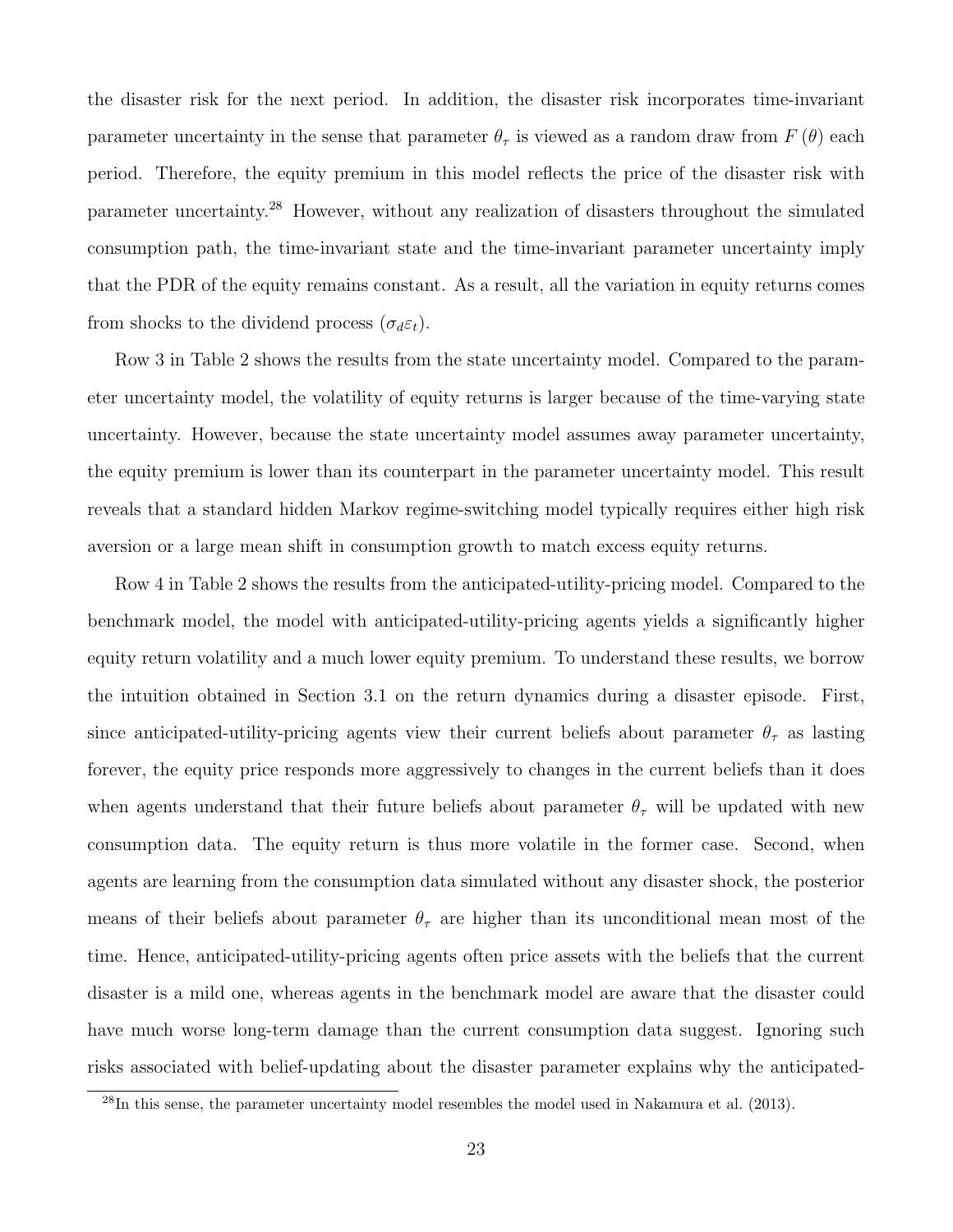utility-pricing model has a much lower equity premium than the benchmark model.

We now compare the risk-free rates across various models. A notable feature of our benchmark model is that it implies much lower and more volatile risk-free rates than the other three models. Once again, this feature can be attributed to the fact that agents take into account their beliefupdating in the future when they price assets. As discussed before, an awareness of future changes in the posterior mean of beliefs about  $\theta_{\tau}$  implies a higher risk in future consumption. The higher risk not only generates higher equity returns but also increases the demand for the risk-free asset and lowers the risk-free returns. Furthermore, this risk varies with how long agents have been actively learning. The longer the learning trigger is activated (i.e.,  $S_t = on$ ), the less parameter uncertainty is present because of the accumulated consumption data. When agents are more confident about their estimate of  $\theta_{\tau}$ , the posterior mean of their future beliefs about  $\theta_{\tau}$  will be less sensitive to new data, which reduces agents' perceived risk in future consumption stemming from their future belief-updating. This mechanism creates an additional time dependence of risk-free rates and is only at work when both state uncertainty and parameter uncertainty are present in learning and pricing. As a result, risk-free rates are much more volatile in our benchmark model.

Note that the U.S. data also feature low and relatively volatile risk-free rates. Although we choose the value of the time discount factor  $\beta$  to match the first moment of risk-free rates in the data, the fact that the volatility of our model-implied risk-free rates is similar to its data counterpart provides additional support for our benchmark model.

The contrast between the anticipated-utility-pricing model and the benchmark model in Panel II in Table 2 shows that the finding of Cogley and Sargent (2008) does not hold in the context of our asset pricing model. Cogley and Sargent find that using the exact Bayesian approach yields similar asset pricing results as using the anticipated utility framework based on Kreps (1998) that neglects parameter uncertainty. However, in their conclusion, they anticipate our finding by acknowledging that "anticipated-utility modeling may be problematic for applications in finance when high risk aversion is assumed." Furthermore, the excellent approximation by the anticipatedutility approach in Cogley and Sargent (2008) is achieved when agents have CRRA utility. When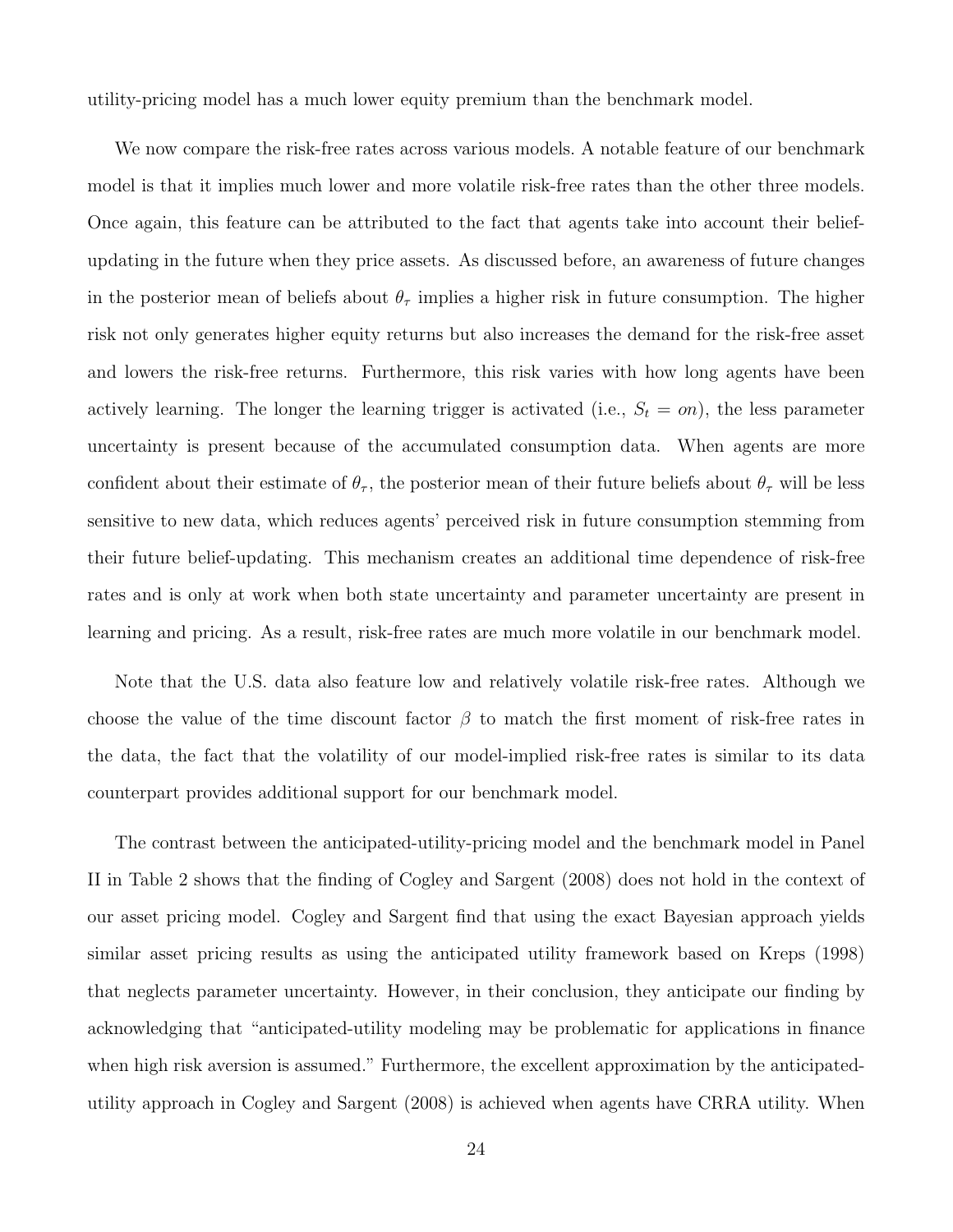agents have Epstein-Zin preferences, our results demonstrate that parameter uncertainty can play an important role in asset pricing. Similar results are also obtained by Collin-Dufresne et al. (forthcoming).

#### 3.2.2 Return predictability

Since Campbell and Shiller (1988) and Fama and French (1988), predictive regressions that use dividend-price ratio as a predictor for future excess returns have become popular in testing models in the asset-pricing literature. In this subsection, we run predictive regressions of excess equity returns on lagged dividend price ratios using both the data and the model-implied asset returns of the four models:

$$
\ln R_{t \to t+k}^e - \ln R_{t \to t+k}^f = \alpha_k + \beta_k \ln (D_t/P_t) + \nu_{t+k},
$$
\n(3.1)

where the left-hand side is the future excess return on equity,  $k$  denotes the forecasting horizon, and  $D_t/P_t$  is the dividend price ratio. Following the common practice in the literature, we run predictive regressions over horizons ranging from one to five years.

Table 3 reports the slope coefficients  $\beta_k$  and  $R^2$  from the regressions. The regression results from the data shown in Panel I confirm the findings in the literature that the dividend price ratio has significant predictive power over future excess returns. Moreover, both the estimate of  $\beta_k$  and the value of  $R^2$  increase with the forecasting horizon.

The results from the four models are shown in Panel II of Table 3. Both the benchmark model and the anticipated-utility-pricing model have positive and significant  $\beta_k$  at each forecasting horizon, although the values of  $\beta_k$  are higher than their data counterparts. Moreover,  $\beta_k$  increases with the forecasting horizon, a pattern that is consistent with the data. These results confirm the finding of Timmermann (1996) and Timmermann (2001) that the learning effect on stock price dynamics is an intuitive candidate for explaining the predictability of excess returns. Timmermann (1996) offers an intuitive explanation for this finding:

An estimated dividend growth rate which is above its true value implies a low dividend yield as investors use a large mark-up factor to form stock prices. Then future returns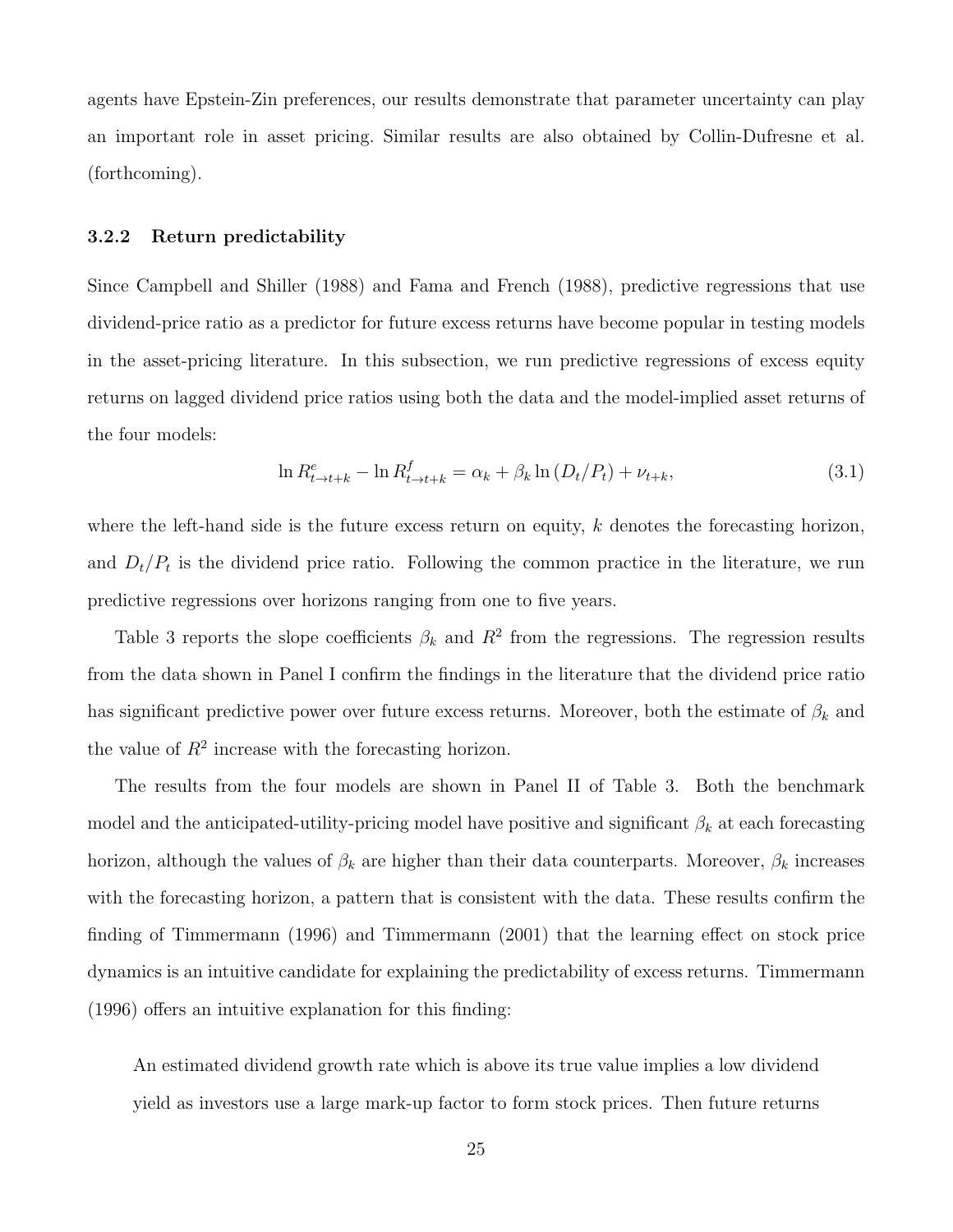| Forecasting horizon $k$        |                  | $\mathbf{1}$      | $\overline{2}$          | 3                        | $\overline{4}$    | $\overline{5}$    |
|--------------------------------|------------------|-------------------|-------------------------|--------------------------|-------------------|-------------------|
|                                |                  | Panel I: Data     |                         |                          |                   |                   |
| U.S. data from 1948 to 2008    | $\beta$<br>$R^2$ | $0.10***$<br>0.08 | $0.18***$<br>0.12       | $0.24***$<br>0.16        | $0.29***$<br>0.19 | $0.38***$<br>0.23 |
|                                | Panel II: Models |                   |                         |                          |                   |                   |
| 1. Benchmark                   | $\beta$          | $1.14***$         | $1.38***$               | $1.48***$                | $1.53***$         | $1.55***$         |
|                                | $R^2$            | 0.26              | 0.23                    | 0.20                     | 0.17              | 0.15              |
| 2. Parameter uncertainty       | $\beta$          | 0.00              | 0.00                    | 0.00                     | $-0.01$           | 0.00              |
|                                | $R^2$            | 0.00              | 0.00                    | 0.00                     | 0.00              | 0.00              |
| 3. State Uncertainty           | $\beta$          | 0.76              | 1.11                    | 1.28                     | 1.36              | 1.41              |
|                                | $R^2$            | 0.03              | 0.04                    | 0.04                     | 0.05              | 0.05              |
| 4. Anticipated-utility-pricing | $\beta$          | $0.87***$         | $0.95***$               | $1.00***$                | $1.02***$         | $1.03***$         |
| $\overline{v}$ $\overline{v}$  | $R^2$            | 0.32<br>$0.011$ 1 | 0.29<br>$1 + 4 + 0 = 0$ | 0.27<br>$1 + 4 + 60 + 1$ | 0.25              | 0.23              |

Table 3: Excess return predictive regressions

\* significant at the 90% level, \*\*  $95\%$  level, \*\*\*  $99\%$  level.

will tend to be low since the current yield is low and because the estimated growth rate of dividends can be expected to decline to its true value, leading to lower than expected capital gains along the adjustment path. (p. 524)

Hence, the predictive power of the dividend-price ratio stems from equity prices reacting more strongly to changes in dividend growth as a result of agents' learning. Consistent with this view, the  $R^2$  values in the anticipated-utility-pricing model are higher than those in the benchmark model since equity prices are more responsive to changes in dividend growth for the anticipatedutility-pricing agents. Relative to the data, the  $R^2$  values in the anticipated-utility-pricing model are too high at all horizons, whereas the  $R^2$  values in our benchmark model are closer to what the data suggest. None of the models can reproduce the pattern in the data that the predictive power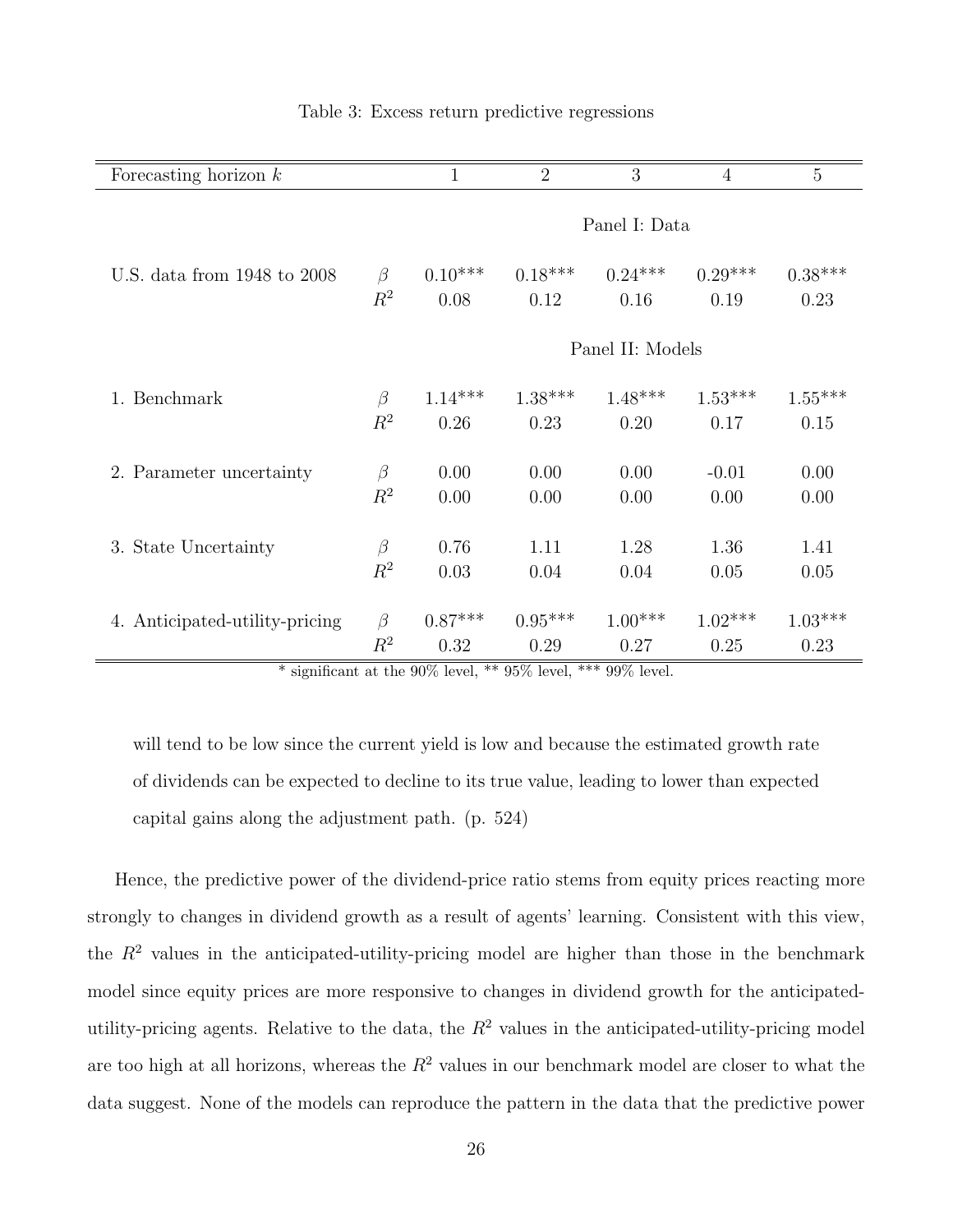measured by the  $R^2$  value monotonically increases with the forecasting horizon. The dividendprice ratio has no predictive power in the model with only parameter uncertainty since the ratio is constant in the absence of disaster realizations. The dividend-price ratio in the state uncertainty model exhibits some predictive power, with insignificant  $\beta_k$  and rather low  $R^2$  values.

# 4 Conclusion

In this paper, we incorporate joint learning about state and parameter in a rare disaster model and study its implications on asset prices in an endowment economy. The interaction of state and parameter uncertainty in learning and asset pricing enables our model to generate high equity premium and sizable volatility in equity returns without relying on the actual occurrence of disasters in the economy or exogenous variations in disaster probability, a great improvement over the existing literature on rare disasters. We also show that having both state learning and parameter learning as priced risks is essential for the model to perform well in matching means and volatilities of the U.S. equity returns and risk-free rates from 1948 to 2008, a period during which the U.S. economy did not suffer from any macroeconomic disaster.

In our benchmark model, only aggregate consumption is observable by agents. Adding other observable variables such as investment, or output, is likely to further improve our model's performance in matching asset pricing facts because agents' beliefs about future consumption will be more volatile.

In modeling the consumption process, we abstract from the short-term effect of a disaster and focus only on its long-term effect. However, empirical evidence in Nakamura et al. (2013) shows that the short-term damage of a disaster is on average twice as large as its long-term damage. Extending the current model to incorporate the short-term effect of a disaster could be interesting since not only would asset prices be more responsive to changes in agents' beliefs, but agents' beliefs could also be more volatile when the persistence of a disaster shock is closer to that of a normal-time shock. We leave this extension for future research.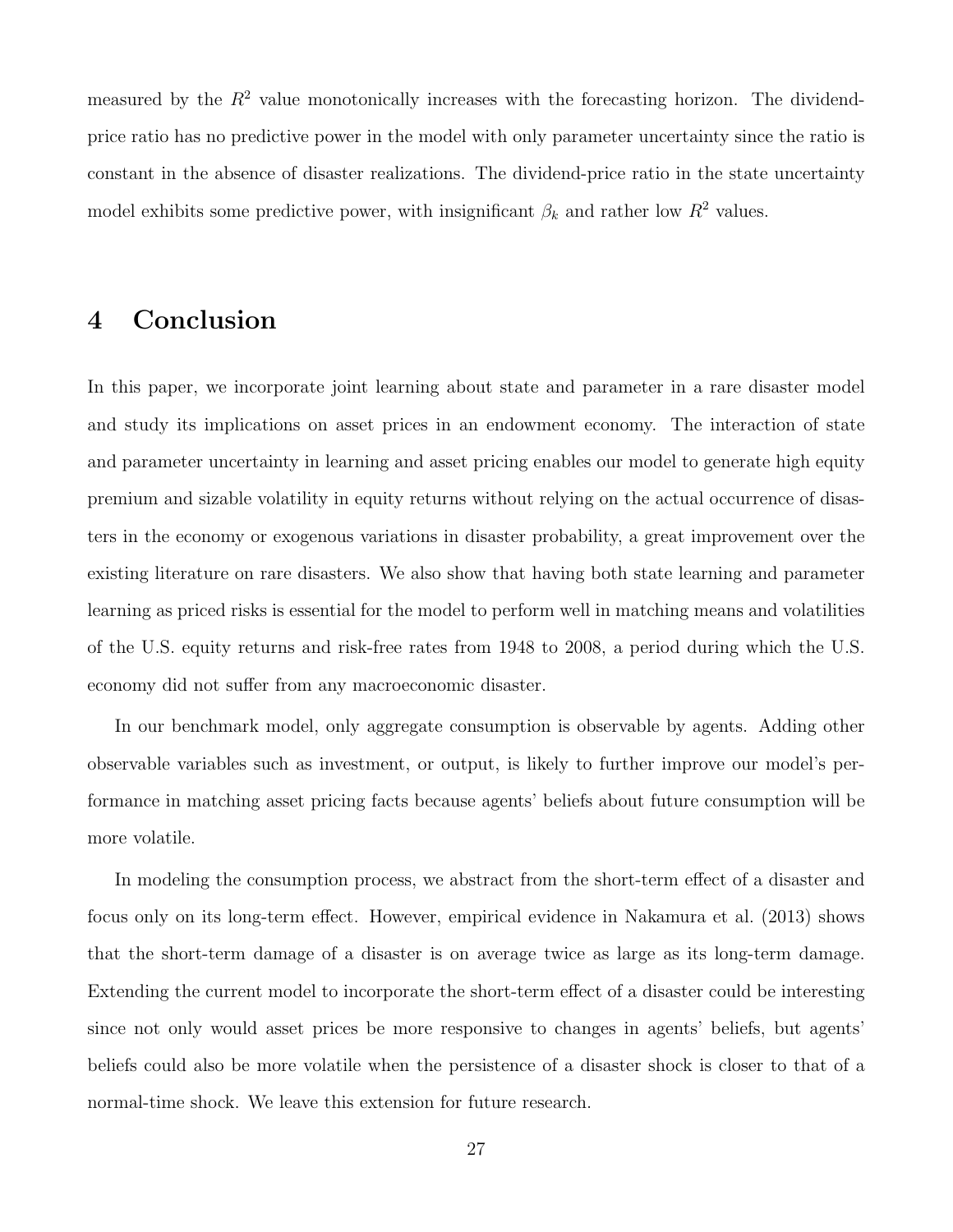# References

- Abel, Andrew B., "Risk Premia and Term Premia in General Equilibrium," Journal of Monetary Economics, 1999, 43 (1), 3–33.
- Bansal, R. and A. Yaron, "Risks for the long run: A potential resolution of asset pricing puzzles," The Journal of Finance, 2004, 59 (4), 1481–1509.
- Barro, Robert J., "Rare Disasters and Asset Markets in the Twentieth Century," Quarterly Journal of Economics, 2006, 121, 823–866.
- Beeler, Jason and John Y Campbell, "The long-run risks model and aggregate asset prices: an empirical assessment," Critical Finance Review, 2012, (1), 141–182.
- Benzoni, Luca, Pierre Collin-Dufresne, and Robert S Goldstein, "Explaining asset pricing puzzles associated with the 1987 market crash," Journal of Financial Economics, 2011, 101 (3), 552–573.
- Bianchi, Daniele, "Parameter Learning, Uncertainty Shocks and the Variance Risk Premium," 2013.
- Bloom, Nicholas, Max Floetotto, Nir Jaimovich, Itay Saporta-Eksten, and Stephen J Terry, "Really uncertain business cycles," Technical Report, National Bureau of Economic Research 2012.
- Bloom, Nick, "The Impact of Uncertainty Shocks," Econometrica, 2009, 77 (3), 623–685.
- Brandt, M.W., Q. Zeng, and L. Zhang, "Equilibrium Stock Return Dynamics under Alternative Rules of Learning about Hidden States," Journal of Economic Dynamics and Control, 2004, 28 (10), 1925–1954.
- Campbell, John Y. and John H. Cochrane, "By Force of Habit: A Consumption-Based Explanation of Aggregate Stock Market Behavior," Journal of Political Economy, April 1999, 107 (2), 205–251.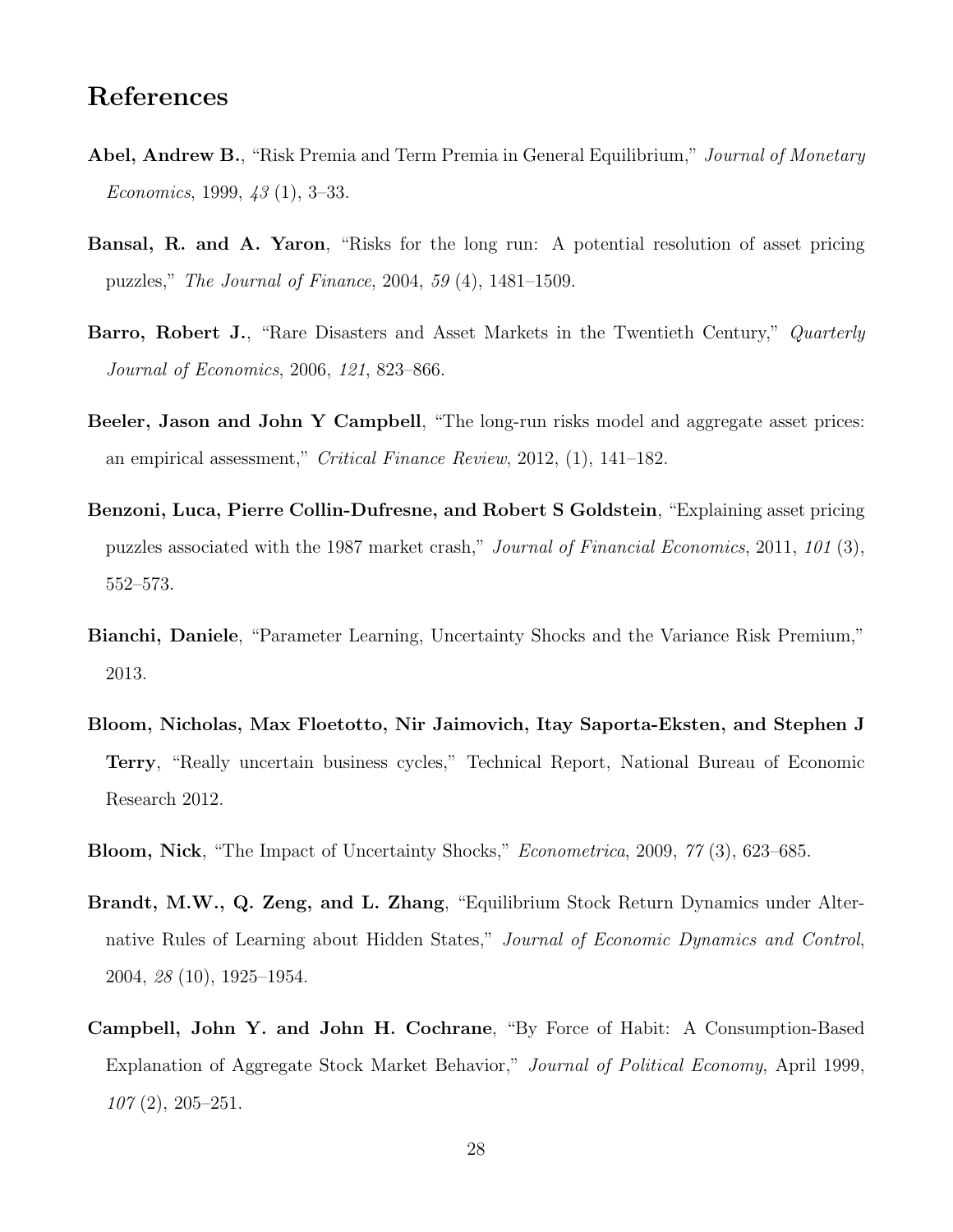- Cecchetti, Stephen G, Pok-Sang Lam, and Nelson Mark, "Mean reversion in equilibrium asset prices," 1990.
- $\ldots$ , and  $\ldots$ , "The equity premium and the risk-free rate: matching the moments," *Journal of* Monetary Economics, 1993, 31 (1), 21–45.
- $\ldots$ ,  $\ldots$ , and  $\ldots$ , "Asset Pricing with Distorted Beliefs: Are Equity Returns Too Good to Be True?," American Economic Review, 2000, 90, 787–805.
- Chen, H. and M. Pakos, "Rational Overreaction and Underreaction in Fixed Income and Equity Markets: The Role of Time-Varying Timing Premium," GSIA Working Papers, 2007.
- Chen, Hui, Winston Wei Dou, and Leonid Kogan, "Measuring the 'Dark Matter' in Asset Pricing Models," Working paper, 2015.
- Cogley, Timothy and Thomas J Sargent, "Anticipated Utility and Rational Expectations as Approximations of Bayesian Decision Making," International Economic Review, 2008, 49 (1), 185–221.
- Collin-Dufresne, P., M. Johannes, and L. Lochstoer, "Parameter Learning in General Equilibrium: The Asset Pricing Implications," American Economic Review, forthcoming.
- Constantinides, George M, "Comment on Barro and Ursua," Brookings Papers on Economic Activity, 2008.
- Drechsler, Itamar and Amir Yaron, "What's vol got to do with it," Review of Financial Studies, 2011, 24 (1), 1–45.
- Epstein, Larry G. and Stanley Zin, "Substitution, Risk Aversion and the Temporal Behavior of Consumption and Asset Returns: A Theoretical Framework," Econometrica, 1989, 57, 937–969.
- Farhi, Emmanuel and Xavier Gabaix, "Rare Disasters and Exchange Rates," NBER Working Paper 13805, 2008.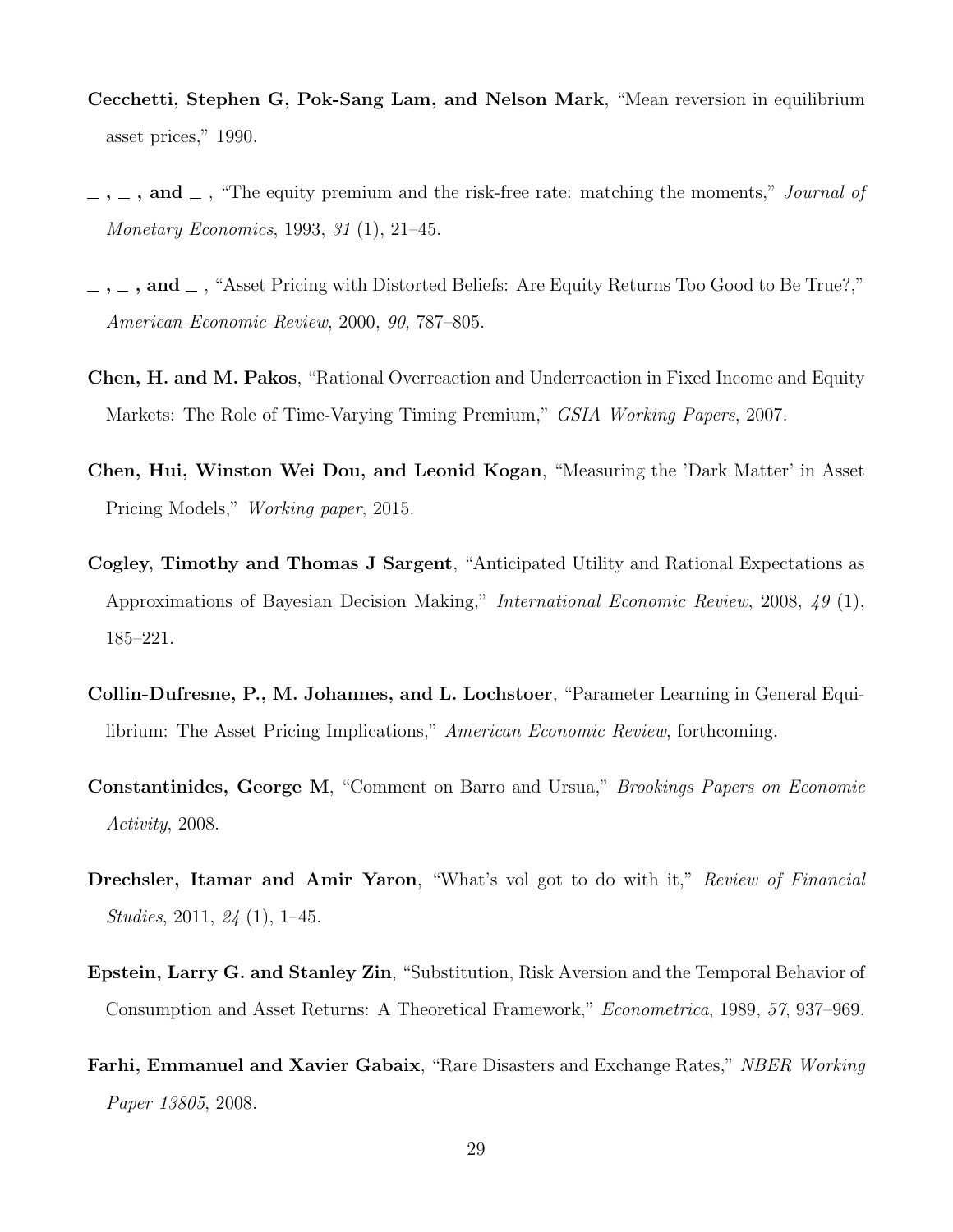- Fernández-Villaverde, J., P. Guerrón-Quintana, J.F. Rubio-Ramirez, and M. Uribe, "Risk matters: The real effects of volatility shocks," American Economic Review, 2011, 101 (6), 2530–61.
- Fulop, Andras, Junye Li, and Jun Yu, "Self-Exciting Jumps, Learning, and Asset Pricing Implications," Review of Financial Studies, 2014, p. hhu078.
- Gabaix, Xavier, "Variable Rare Disasters: An Exactly Solved Framework for Ten Puzzles in Macro-Finance," The Quarterly Journal of Economics, 2012, 127(2), 645–700.
- Ghosh, Anisha and George M Constantinides, "The Predictability of Returns with Regime Shifts in Consumption and Dividend Growth," NBER Working Paper 16183, 2010.
- Gillman, Max, Michal Kejak, and Michal Pakos, "Learning about Disaster Risk: Joint Implications for Consumption and Asset Prices," CERGE-EI Working Paper Series, 2014, (507).
- Gourio, Francois, "Disaster Risk and Business Cycles," American Economic Review, 2012, 102 (6), 2734–66.
- $\Box$ , Michael Siemer, and Adrien Verdelhan, "International Risk Cycles," *Journal of Interna*tional Economics, 2013, 89 (2), 471–484.
- Guo, Kai, "Exchange Rates and Asset Prices in An Open Economy with Rare Disasters," Working Paper, 2009.
- Jagannathan, Ravi and Binying Liu, "Dividend Dynamics, Learning, and Expected Stock Index Returns," NBER Working Paper, 2015.
- Johannes, M., L. Lochstoer, and Y. Mou, "Learning about Consumption Dynamics," Journal of Finance, forthcoming.
- **Ju, Nengjiu and Jianjun Miao**, "Ambiguity, Learning, and Asset Returns," *Econometrica*, 2012, 80 (2), 559–591.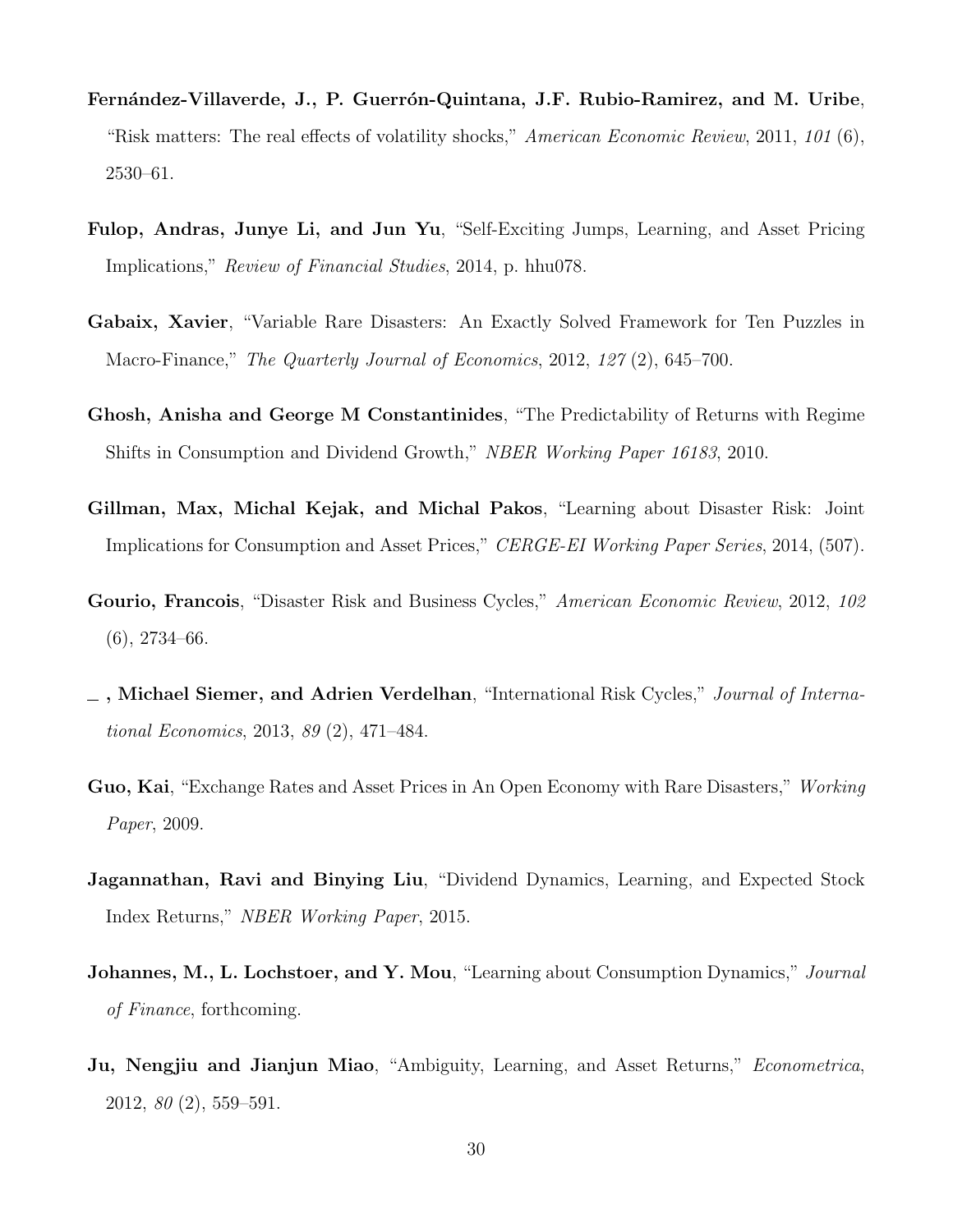- Julliard, Christian and Anisha Ghosh, "Can Rare Events Explain the Equity Premium Puzzle?," Review of Financial Studies, 2012, 25 (10), 3037–3076.
- Kandel, Shmuel and Robert F Stambaugh, "Asset returns and intertemporal preferences," Journal of Monetary Economics, 1991, 27 (1), 39–71.
- Kasa, Kenneth and In-Koo Cho, "Learning and Model Validation," Society for Economic Dynamics 2011 Meeting Papers, 2011, (1086).
- Koulovatianos, Christos and Volker Wieland, "Asset pricing under rational learning about rare disasters," CEPR Working Paper, 2011.
- Kreps, David M, "Anticipated Utility and Dynamic Choice," Econometric Society Monographs, 1998, 29, 242–274.
- Lewis, K.K., "Can Learning Affect Exchange-Rate Behavior?: The Case of the Dollar in the early 1980's," Journal of Monetary Economics, 1989, 23 (1), 79–100.
- Mehra, Rajnish and Edward Prescott, "The Equity Premium: A Puzzle," Journal of Monetary Economics, 1985, 15 (2), 145–161.
- Nakamura, Emi, Jon Steinsson, Robert J. Barro, and Jose F. Ursua, "Crises and Recoveries in an Empirical Model of Consumption Disasters," American Economic Journal: Macroeconomics, 2013, 5 (3), 35–74.
- Orlik, Anna and Laura Veldkamp, "Understanding uncertainty shocks and the role of black swans," NBER Working Paper, 2014.
- Piazzesi, M and M Schneider, "Trend and Cycle in Bond Risk Premia," Working Paper Stanford University, 2010.
- Pollak, Moshe, "Optimal detection of a change in distribution," The Annals of Statistics, 1985, pp. 206–227.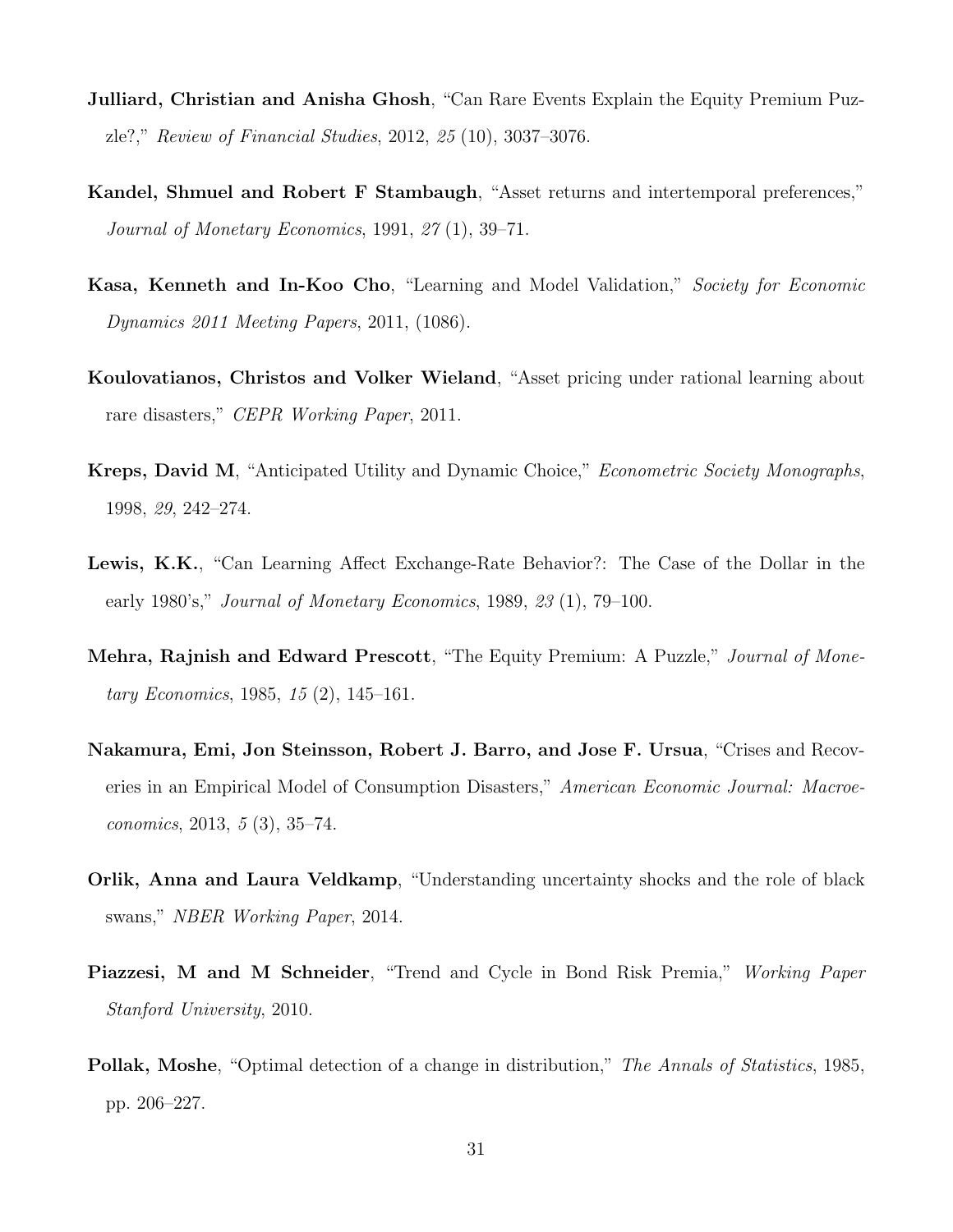- and Alexander G Tartakovsky, "Exact optimality of the Shiryaev-Roberts procedure for detecting changes in distributions," in "Information Theory and Its Applications, 2008. ISITA 2008. International Symposium on" IEEE 2008, pp. 1–6.
- Rietz, Thomas A., "The Equity Risk Premium: A Solution," Journal of Monetary Economics, 1988, 22, 117–131.
- Roberts, SW, "A comparison of some control chart procedures," *Technometrics*, 1966, 8 (3), 411–430.
- Schaal, Edouard, "Uncertainty, productivity and unemployment during the Great Recession," Manuscript, Federal Reserve Bank of Minneapolis, 2012.
- Shiryaev, Albert N, "On optimum methods in quickest detection problems," Theory of Probability & Its Applications, 1963,  $8(1)$ , 22-46.
- Timmermann, A., "Excess Volatility and Predictability of Stock Prices in Autoregressive Dividend Models with Learning," The Review of Economic Studies, 1996, 63 (4), 523–557.
- Timmermann, Allan, "Structural Breaks, Incomplete Information, and Stock Prices," Journal of Business  $\mathcal B$  Economic Statistics, 2001, 19 (3), 299–314.
- Veronesi, P., "Stock Market Overreactions to Bad News in Good Times: A Rational Expectations Equilibrium Model," Review of Financial Studies, 1999, 12 (5), 975–1007.
- $\Box$ , "The Peso Problem Hypothesis and Stock Market Returns," *Journal of Economic Dynamics* and Control, 2004, 28 (4), 707–725.
- Wachter, Jessica A., "Can Time-Varying Risk of Rare Disasters Explain Aggregate Stock Market Volatility?," Journal of Finance, 2013, 68 (3), 987–1035.
- Weitzman, M.L., "Subjective Expectations and Asset-Return Puzzles," The American Economic Review, 2007, 97 (4), 1102–1130.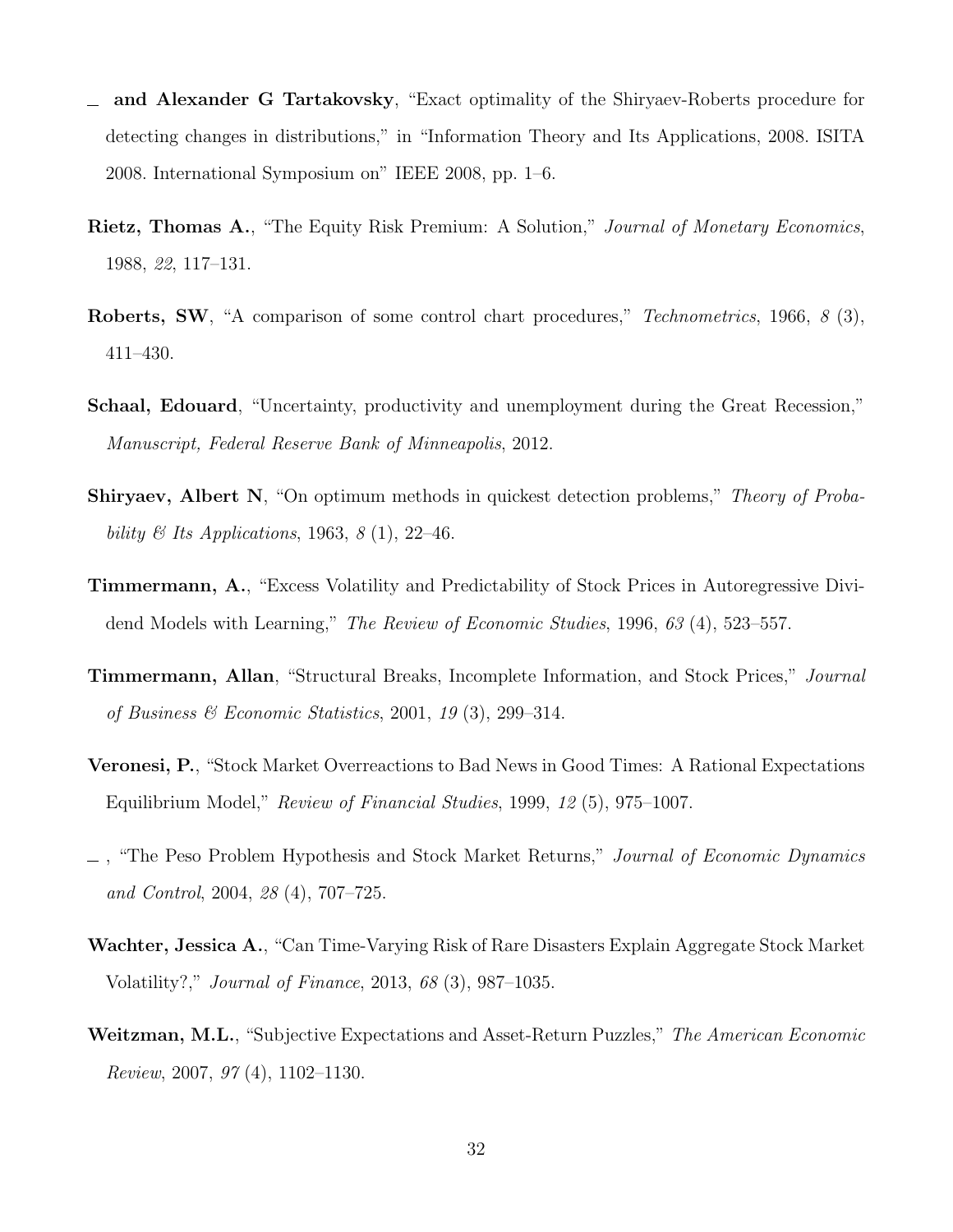# Appendix

# A Robustness

This section presents robustness checks for asset pricing moments and predictive regressions.

### A.1 Asset pricing moments

Table 4 shows the results of robustness checks on asset pricing moments. The results from the benchmark model are shown as a reference in the first row. We first examine how the value of relative risk aversion affects asset return moments. In the benchmark calibration, the relative risk aversion is set to be 8. Here we report the results computed using a higher value of relative risk aversion ( $\gamma = 9$ ) in the second row and the results with a lower value of relative risk aversion  $(\gamma = 7)$  in the third row. Intuitively, an increase (decrease) in risk aversion makes asset prices more (less) responsive to changes in agents' beliefs. As a result, both the equity premium and the equity return volatility increase (decrease).

Next, we consider the cases of leverage ratio higher  $(\lambda = 2.5)$  and a lower $(\lambda = 1.5)$  than in the benchmark calibration ( $\lambda = 2$ ). Because a change in leverage ratio only affects levered equity returns, the risk-free rates remain unchanged. An increase in leverage ratio amplifies the effect of consumption shocks on equity prices, therefore resulting in a higher equity return, a higher equity premium and a higher equity return volatility.

Although the results are found to be sensitive to both the relative risk aversion  $\gamma$  and the leverage ratio  $\lambda$ , the values of  $\gamma$  and  $\lambda$  in the calibration of the main text are both set at conservative levels ( $\gamma = 8$  and  $\lambda = 2$ ) by the standard of the literature. It shows that with the help of learning, our simple benchmark model can match the data moments with reasonable parameter values even in the absence of disaster realizations.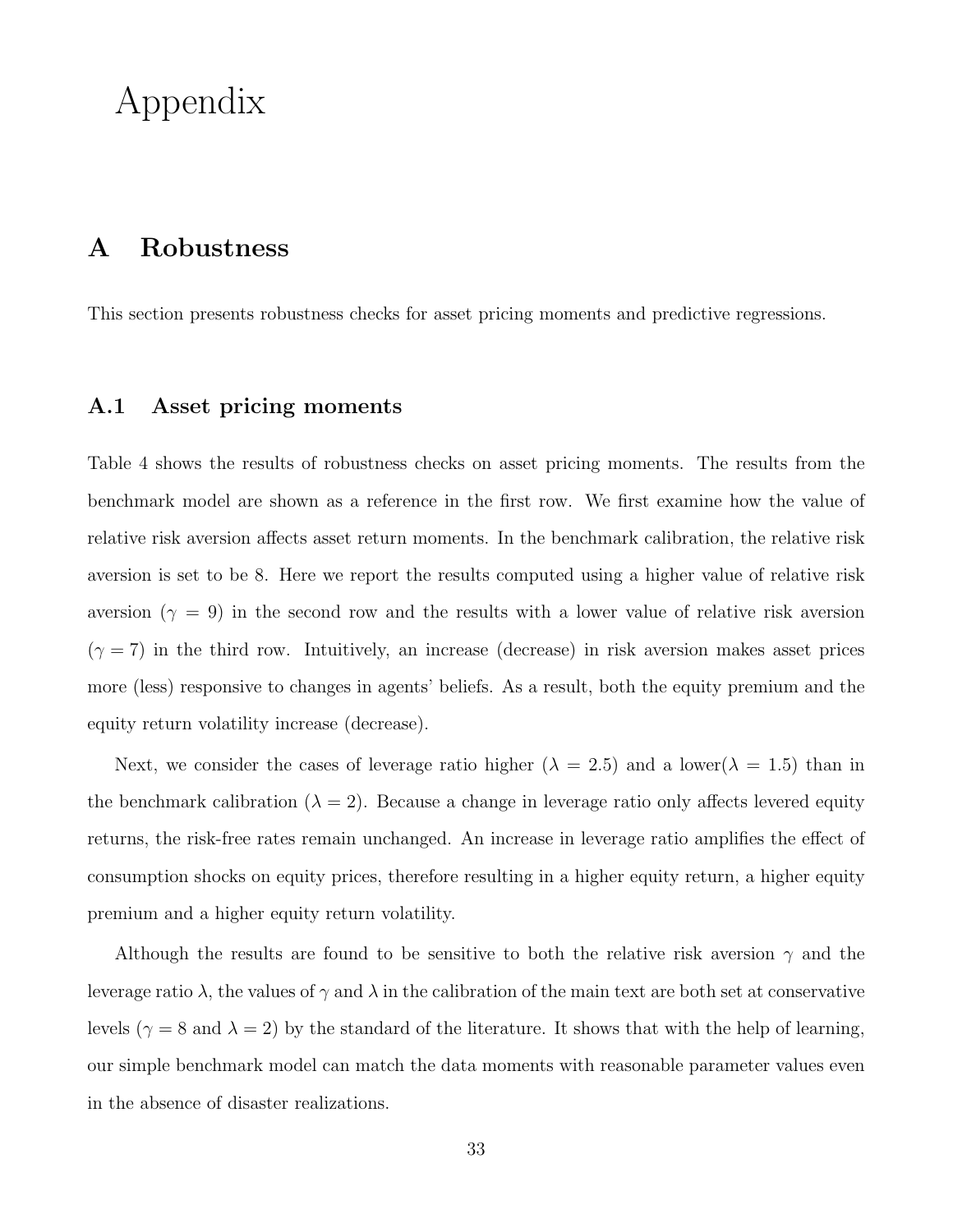| $E(R_{lev}^e)$<br>$\sigma(R_f)$ | $\sigma(R_{lev}^e)$ | $E(R_{lev}^e) - E(R_f)$ |
|---------------------------------|---------------------|-------------------------|
| 3.15<br>9.20                    | 17.13               | 8.07                    |
| 3.94<br>10.08                   | 17.67               | 9.60                    |
| 2.14<br>8.04                    | 16.35               | 6.08                    |
| 10.82<br>3.15                   | 18.92               | 9.70                    |
| 7.33<br>3.15                    | 15.28               | 6.19                    |
|                                 |                     |                         |

Table 4: Robustness - asset pricing moments

## A.2 Predictive regressions

Let us now turn to the predictive regressions. Table 5 shows that the basic patterns of the results from our benchmark model do not change significantly in the robustness checks: the estimates for  $\beta_k$  are all positive and significant, the  $\beta_k$  value increases with the forecasting horizon, and the  $R^2$ value decreases with the forecasting horizon.